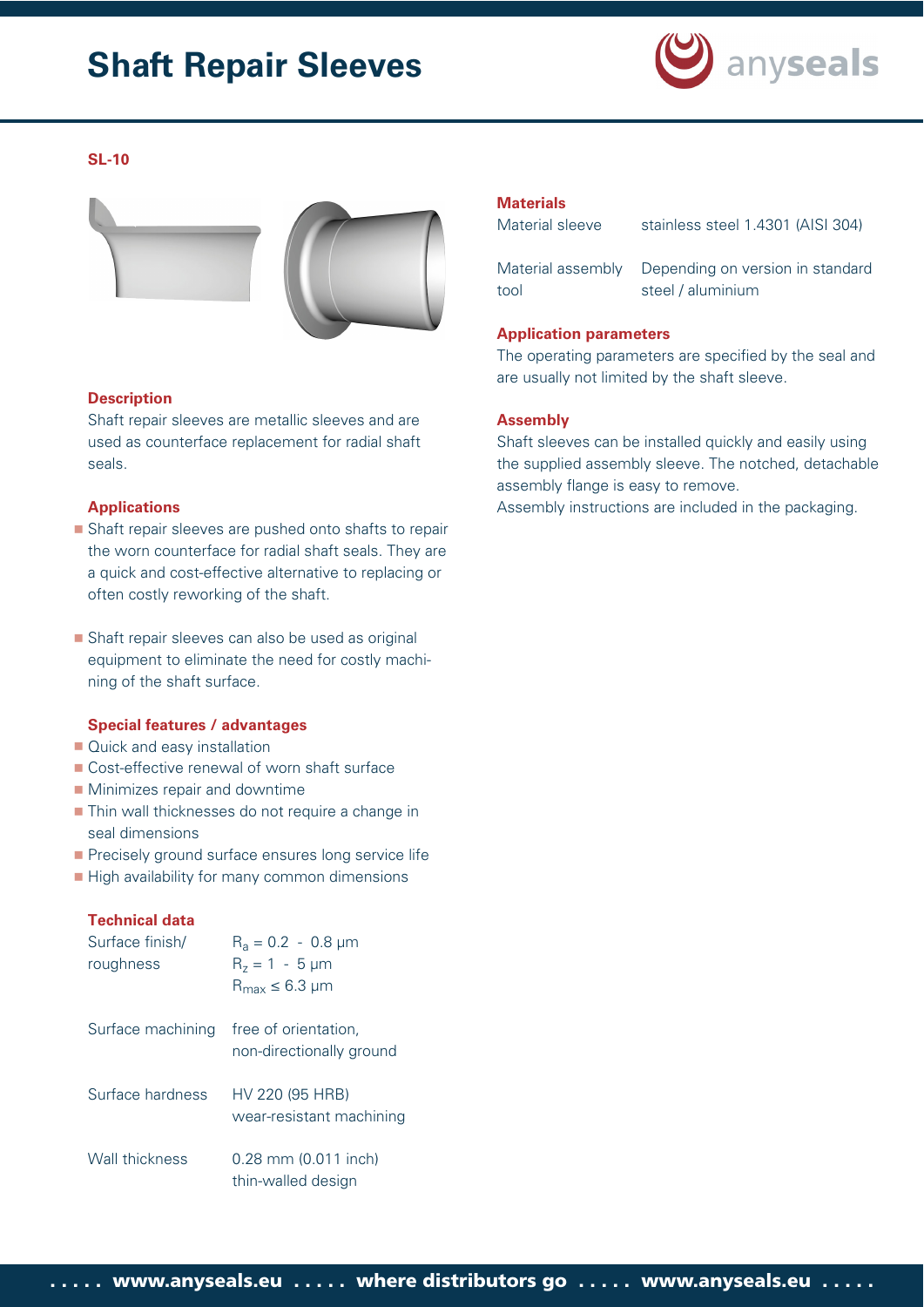# **Shaft Repair Sleeves**



#### **Assembly**

Shaft sleeves can be installed quickly and easily using the supplied assembly sleeve. The notched, detachable assembly flange is easy to remove. Assembly instructions are included in the packaging.

- Clean the worn counterface surface on the shaft. Remove unevenness with emery fleece or a fine file.
- **Measure the diameter of the seal counterface** surface in an undamaged area. Select the suitable sleeve size based on this value.
- Place the sleeve on the top of the shaft with the flange first.
- Place the supplied assembly sleeve against the flange of the sleeve. If the assembly sleeve is too short, a pipe can be used instead.
- Gently tap the centre of the assembly sleeve until the sleeve covers the worn area.
- The sleeve flange does not need to be removed unless it interferes with the application. If it must be removed, a cut should be made in the sleeve flange before assembly. The cut should end at the tearing groove. The pre-cut process and the flange removal must be done carefully to avoid damaging the outside diameter of the sleeve.
- Check again if there are burrs on the sleeve that could damage the seal.
- **Lubricate the sleeve.**
- Proceed with the installation of the seal.







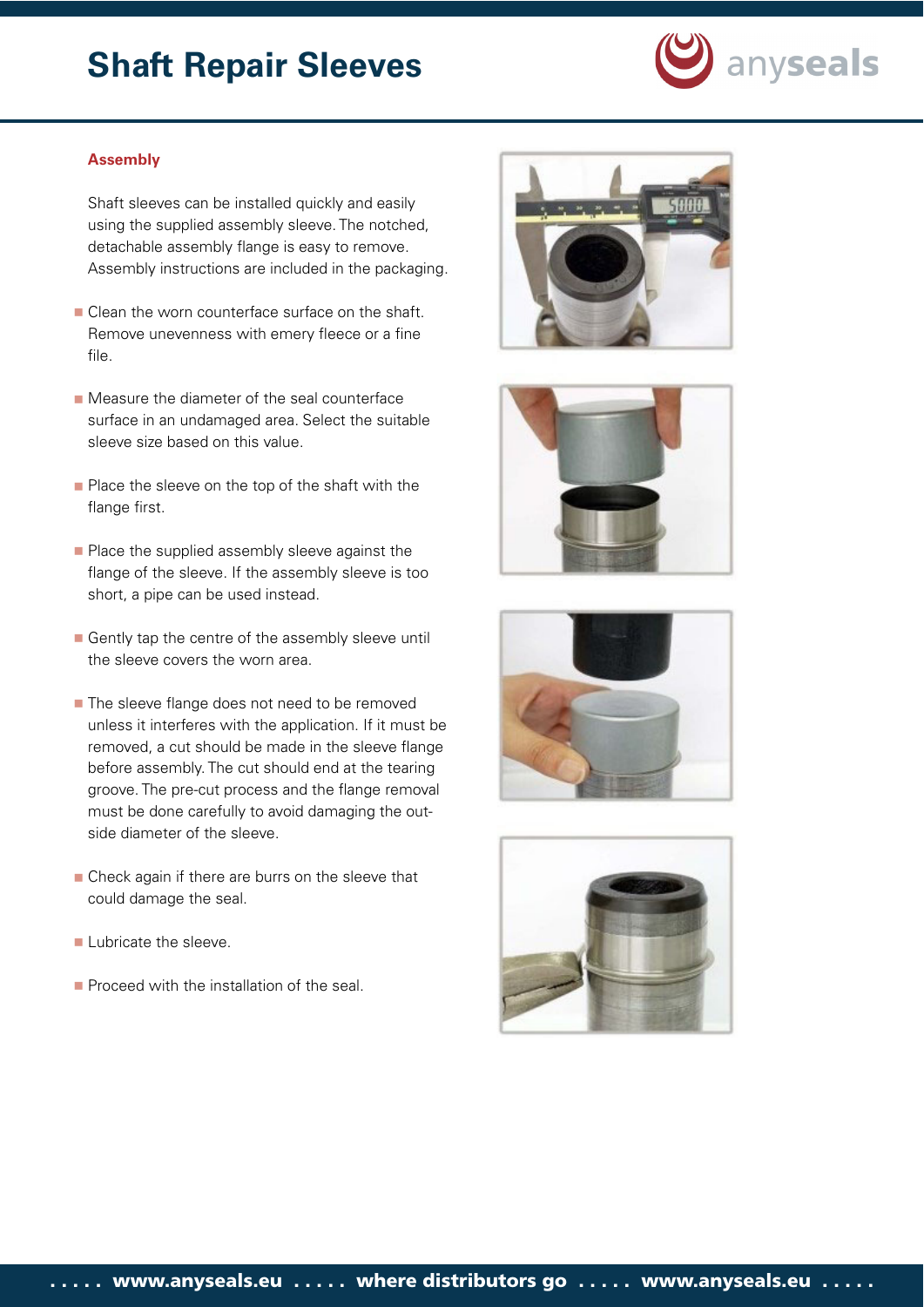





| anyseals<br>No. | <b>Alternative</b><br><b>Reference</b> | <b>Shaft Ø Range</b><br>$d_1$ |                    | <b>Nominal</b><br>Shaft Ø<br>d <sub>1</sub> | Flange Ø<br>D        | <b>Width on</b><br><b>Shaft</b><br>$h_1$ | <b>Overall</b><br><b>Width</b><br>h | <b>Installation</b><br><b>Tool Depth</b><br>H. |
|-----------------|----------------------------------------|-------------------------------|--------------------|---------------------------------------------|----------------------|------------------------------------------|-------------------------------------|------------------------------------------------|
|                 |                                        | <b>Min</b><br>[mm]            | <b>Max</b><br>[mm] | [mm]                                        | $(\pm 1.60)$<br>[mm] | (± 0.80)<br>[mm]                         | (± 0.80)<br>[mm]                    | <b>Max</b><br>[mm]                             |
| 326354          | 99049                                  | 11.91                         | 12.07              | 12.00                                       | 15.50                | 6.00                                     | 8.40                                | 47.60                                          |
| 473654          | 99050                                  | 12.65                         | 12.75              | 12.70                                       | 15.50                | 6.30                                     | 8.70                                | 50.80                                          |
| 473655          | 99055                                  | 13.89                         | 14.00              | 14.00                                       | 19.10                | 6.30                                     | 9.90                                | 46.50                                          |
| 473656          | 99056                                  | 14.22                         | 14.38              | 14.30                                       | 19.10                | 6.30                                     | 9.90                                | 46.50                                          |
| 473657          | 99059                                  | 14.96                         | 15.06              | 15.00                                       | 19.10                | 5.00                                     | 9.00                                | 47.30                                          |
| 473658          | 99062                                  | 15.83                         | 15.93              | 15.88                                       | 19.10                | 8.00                                     | 10.30                               | 50.80                                          |
| 473659          | 99058                                  | 15.90                         | 16.00              | 16.00                                       | 18.20                | 8.00                                     | 11.10                               | 50.80                                          |
| 468582          | 99068                                  | 16.94                         | 17.04              | 17.00                                       | 22.20                | 8.00                                     | 11.00                               | 50.80                                          |
| 473660          | 99060                                  | 17.32                         | 17.42              | 17.37                                       | 22.70                | 8.00                                     | 11.10                               | 50.80                                          |
| 473661          | 99082                                  | 17.88                         | 18.01              | 17.93                                       | 24.40                | 8.00                                     | 11.00                               | 46.00                                          |
| 473662          | 99076                                  | 19.00                         | 19.10              | 19.05                                       | 24.00                | 8.00                                     | 11.10                               | 50.80                                          |
| 473663          | 99081                                  | 19.28                         | 19.33              | 19.30                                       | 23.80                | 8.00                                     | 11.10                               | 50.80                                          |
| 473664          | 99080                                  | 19.81                         | 19.91              | 19.84                                       | 23.80                | 8.00                                     | 11.10                               | 50.80                                          |
| 325287          | 99078                                  | 19.94                         | 20.04              | 20.00                                       | 23.60                | 8.00                                     | 11.00                               | 50.80                                          |
| 473665          | 99083                                  | 20.62                         | 20.70              | 20.65                                       | 30.18                | 9.53                                     | 14.30                               | 76.20                                          |
| 473666          | 99086                                  | 21.77                         | 21.87              | 21.82                                       | 29.30                | 6.30                                     | 9.50                                | 50.80                                          |
| 466068          | 99084                                  | 21.87                         | 22.00              | 22.00                                       | 30.20                | 6.60                                     | 9.10                                | 47.10                                          |
| 325839          | 99085                                  | 21.87                         | 22.00              | 22.00                                       | 30.20                | 8.00                                     | 12.00                               | 46.00                                          |
| 473667          | 99087                                  | 22.18                         | 22.28              | 22.23                                       | 27.80                | 8.00                                     | 11.10                               | 50.80                                          |
| 473668          | 99091                                  | 23.06                         | 23.16              | 23.11                                       | 30.90                | 8.00                                     | 11.10                               | 46.90                                          |
| 373610          | 99092                                  | 23.88                         | 24.00              | 24.00                                       | 28.70                | 8.00                                     | 11.10                               | 50.80                                          |
| 473669          | 99094                                  | 24.54                         | 24.64              | 24.60                                       | 28.70                | 8.00                                     | 11.10                               | 50.80                                          |
| 473670          | 99096                                  | 24.54                         | 24.64              | 24.60                                       | 28.70                | 15.90                                    | 18.30                               | 50.80                                          |
| 319085          | 99098                                  | 24.94                         | 25.04              | 25.00                                       | 33.00                | 8.00                                     | 11.00                               | 50.80                                          |
| 325849          | 99100                                  | 25.35                         | 25.45              | 25.40                                       | 31.00                | 8.00                                     | 11.10                               | 50.80                                          |
| 473671          | 99103                                  | 25.88                         | 26.01              | 26.01                                       | 33.40                | 8.00                                     | 12.00                               | 46.00                                          |
| 473672          | 99106                                  | 26.92                         | 27.03              | 27.00                                       | 33.50                | 8.00                                     | 11.10                               | 46.80                                          |
| 473673          | 99108                                  | 27.61                         | 27.71              | 27.66                                       | 35.70                | 8.00                                     | 11.10                               | 15.90                                          |
| 325840          | 99111                                  | 27.94                         | 28.04              | 28.00                                       | 34.90                | 9.50                                     | 12.70                               | 46.80                                          |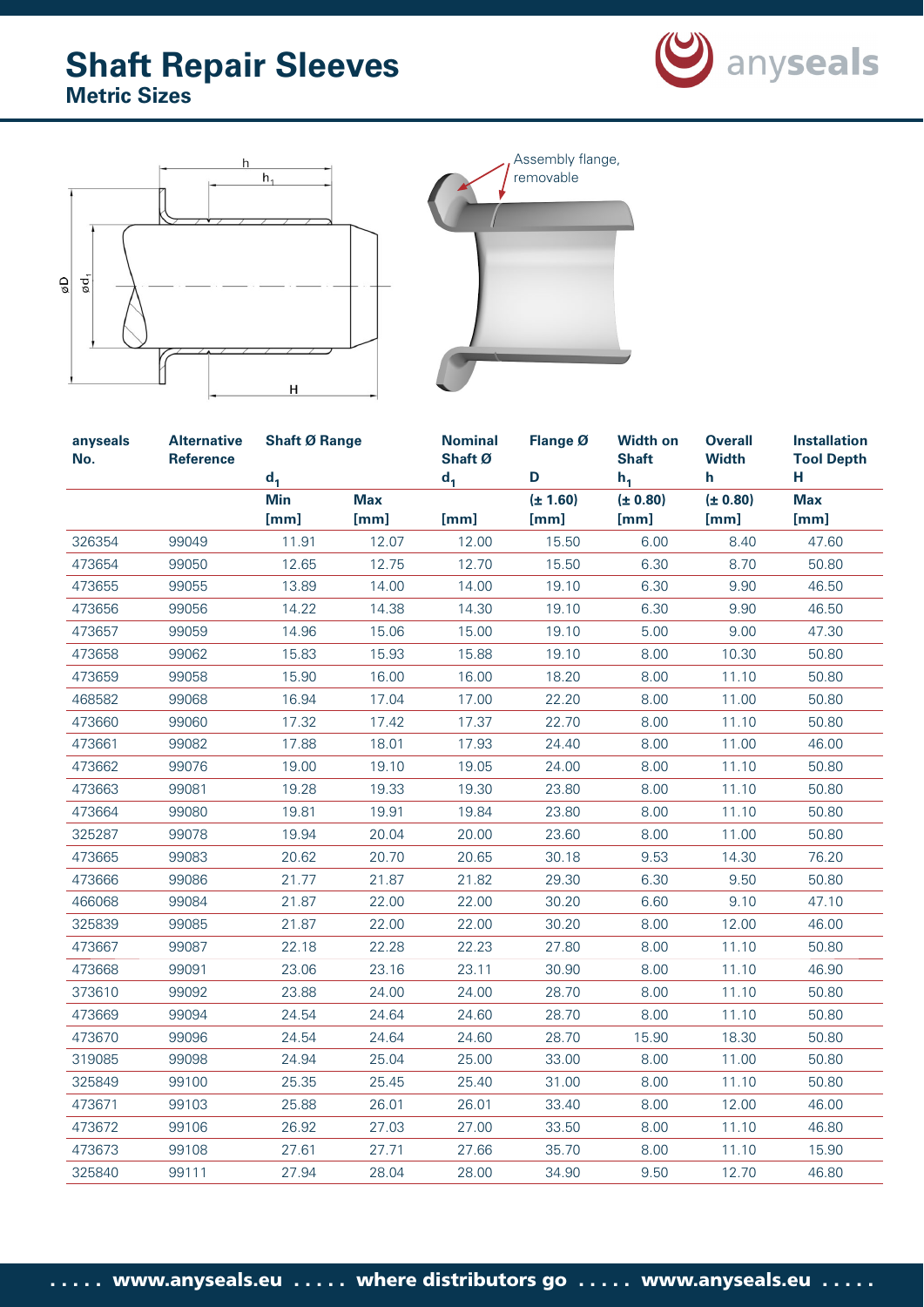

| anyseals<br>No. | <b>Alternative</b><br><b>Reference</b> |                    | <b>Shaft Ø Range</b><br>$d_1$ |               | Flange Ø<br>D        | <b>Width on</b><br><b>Shaft</b><br>$h_1$ | <b>Overall</b><br><b>Width</b><br>h | <b>Installation</b><br><b>Tool Depth</b><br>н |
|-----------------|----------------------------------------|--------------------|-------------------------------|---------------|----------------------|------------------------------------------|-------------------------------------|-----------------------------------------------|
|                 |                                        | <b>Min</b><br>[mm] | <b>Max</b><br>[mm]            | $d_1$<br>[mm] | $(\pm 1.60)$<br>[mm] | (± 0.80)<br>[mm]                         | (± 0.80)<br>[mm]                    | <b>Max</b><br>[mm]                            |
| 473674          | 99112                                  | 28.53              | 28.63                         | 28.58         | 38.10                | 8.00                                     | 11.10                               | 17.50                                         |
| 473675          | 99116                                  | 28.53              | 28.63                         | 28.58         | 38.10                | 9.50                                     | 12.70                               | 17.50                                         |
| 473676          | 99120                                  | 29.31              | 29.41                         | 29.36         | 34.30                | 9.50                                     | 12.70                               | 17.50                                         |
| 473677          | 99122                                  | 29.80              | 29.92                         | 29.85         | 35.60                | 8.00                                     | 11.10                               | 17.50                                         |
| 319078          | 99114                                  | 29.95              | 30.07                         | 30.00         | 35.60                | 8.00                                     | 11.00                               | 17.50                                         |
| 473678          | 99118                                  | 30.10              | 30.23                         | 30.18         | 35.60                | 8.00                                     | 11.10                               | 17.50                                         |
| 473679          | 99123                                  | 30.89              | 31.04                         | 30.96         | 39.70                | 8.00                                     | 11.00                               | 15.90                                         |
| 473680          | 99141                                  | 31.42              | 31.58                         | 31.50         | 39.10                | 8.00                                     | 11.10                               | 17.50                                         |
| 473681          | 99125                                  | 31.67              | 31.83                         | 31.80         | 38.10                | 8.00                                     | 11.10                               | 17.50                                         |
| 423742          | 99128                                  | 31.92              | 32.08                         | 32.00         | 38.10                | 8.00                                     | 11.10                               | 17.50                                         |
| 473682          | 99121                                  | 32.94              | 33.05                         | 33.00         | 40.49                | 15.01                                    | 18.00                               | 20.65                                         |
| 473683          | 99129                                  | 33.22              | 33.38                         | 33.35         | 40.60                | 6.30                                     | 9.50                                | 20.70                                         |
| 473684          | 99131                                  | 33.27              | 33.43                         | 33.35         | 40.50                | 12.70                                    | 15.90                               | 20.70                                         |
| 473685          | 99134                                  | 33.86              | 34.01                         | 34.01         | 41.30                | 12.70                                    | 15.90                               | 20.70                                         |
| 473686          | 99133                                  | 34.82              | 34.98                         | 34.93         | 41.60                | 8.00                                     | 11.10                               | 20.70                                         |
| 469785          | 99138                                  | 34.82              | 34.98                         | 34.93         | 41.60                | 12.70                                    | 15.90                               | 20.70                                         |
| 319080          | 99139                                  | 34.93              | 35.08                         | 34.93         | 41.60                | 13.00                                    | 16.00                               | 20.70                                         |
| 325841          | 99146                                  | 35.84              | 36.00                         | 36.00         | 45.20                | 13.00                                    | 17.00                               | 25.00                                         |
| 473687          | 99143                                  | 36.37              | 36.53                         | 36.53         | 45.20                | 14.30                                    | 17.50                               | 25.80                                         |
| 473688          | 99144                                  | 36.45              | 36.60                         | 36.53         | 45.20                | 9.50                                     | 12.70                               | 25.80                                         |
| 469794          | 99147                                  | 37.85              | 38.00                         | 38.00         | 45.20                | 13.00                                    | 17.00                               | 25.00                                         |
| 473689          | 99149                                  | 38.02              | 38.18                         | 38.10         | 45.20                | 14.30                                    | 17.50                               | 25.80                                         |
| 326039          | 99150                                  | 38.02              | 38.18                         | 38.10         | 45.20                | 9.50                                     | 12.70                               | 25.80                                         |
| 473690          | 99152                                  | 38.61              | 38.76                         | 38.68         | 47.20                | 11.10                                    | 14.30                               | 25.80                                         |
| 466151          | 99155                                  | 39.34              | 39.50                         | 39.42         | 47.20                | 11.10                                    | 14.30                               | 25.80                                         |
| 327193          | 99156                                  | 39.60              | 39.75                         | 39.70         | 47.20                | 14.30                                    | 17.50                               | 25.80                                         |
| 473691          | 99159                                  | 39.78              | 39.93                         | 39.85         | 47.20                | 15.90                                    | 19.10                               | 25.80                                         |
| 319993          | 99153                                  | 39.85              | 40.00                         | 40.00         | 46.90                | 9.90                                     | 12.90                               | 25.40                                         |
| 325850          | 99157                                  | 39.93              | 40.08                         | 40.08         | 47.00                | 13.00                                    | 16.00                               | 26.00                                         |
| 473692          | 99160                                  | 40.69              | 40.84                         | 40.77         | 49.20                | 12.70                                    | 16.30                               | 25.40                                         |
| 473693          | 99163                                  | 40.84              | 41.00                         | 41.00         | 49.20                | 12.70                                    | 15.90                               | 25.80                                         |
| 473694          | 99161                                  | 41.20              | 41.35                         | 41.28         | 47.60                | 8.00                                     | 11.10                               | 25.80                                         |
| 473695          | 99162                                  | 41.20              | 41.35                         | 41.28         | 47.60                | 14.30                                    | 17.50                               | 20.70                                         |
| 473696          | 99166                                  | 41.83              | 42.00                         | 41.90         | 53.00                | 11.30                                    | 14.50                               | 21.40                                         |
| 325851          | 99169                                  | 41.83              | 42.00                         | 41.90         | 53.00                | 14.30                                    | 17.50                               | 21.00                                         |
| 473697          | 99165                                  | 41.99              | 42.14                         | 42.06         | 53.00                | 14.00                                    | 17.50                               | 21.00                                         |
| 473699          | 99168                                  | 42.77              | 42.93                         | 42.88         | 48.40                | 14.30                                    | 17.50                               | 22.20                                         |
| 473698          | 99167                                  | 42.80              | 42.95                         | 42.88         | 48.40                | 8.00                                     | 11.10                               | 22.20                                         |
| 473700          | 99182                                  | 42.85              | 43.00                         | 43.00         | 48.40                | 12.70                                    | 15.90                               | 21.30                                         |
| 473701          | 99171                                  | 43.56              | 43.71                         | 43.66         | 51.60                | 14.30                                    | 17.50                               | 20.70                                         |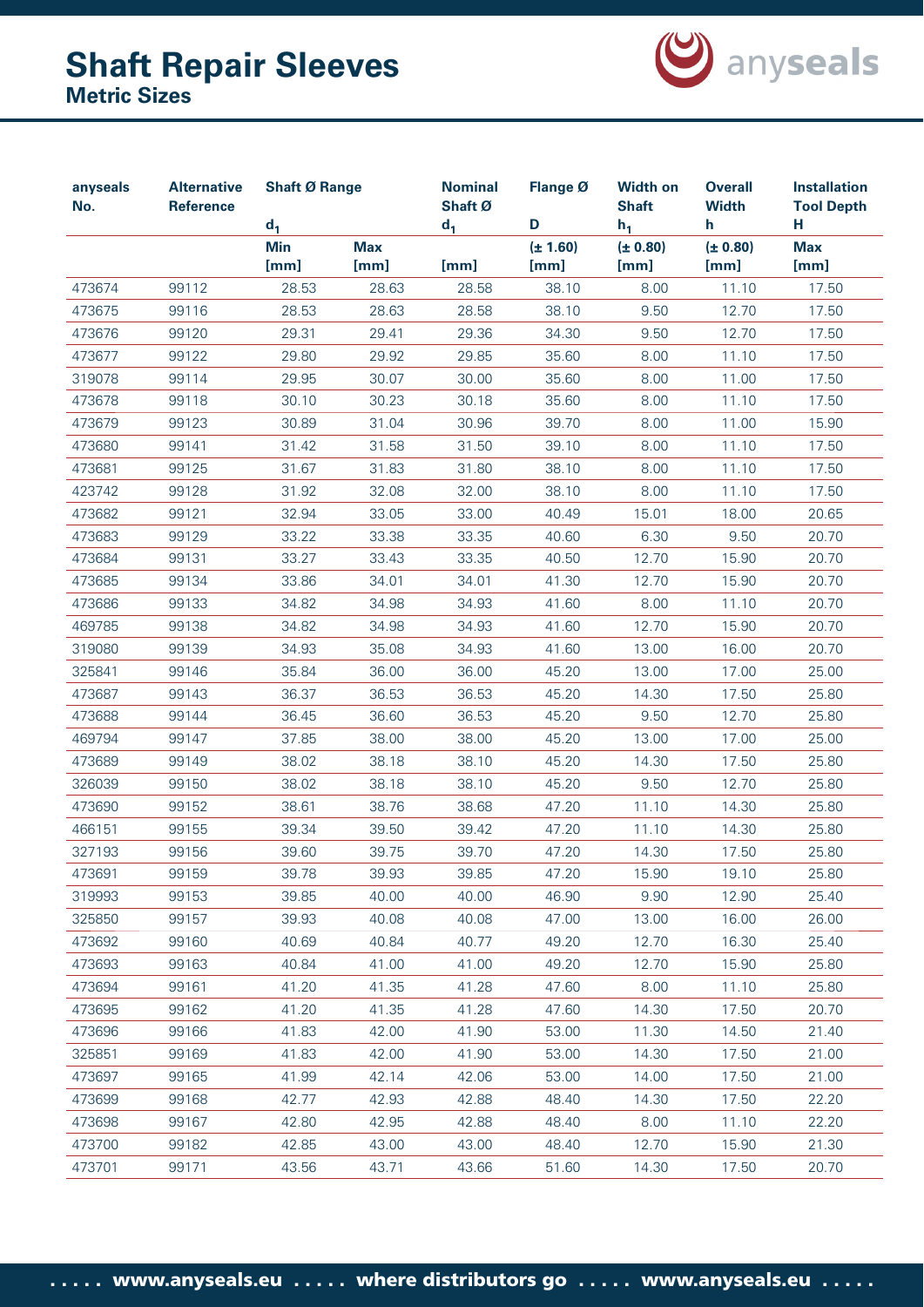

| anyseals<br>No. | <b>Alternative</b><br>Reference |                    | <b>Shaft Ø Range</b><br>$d_1$ |               | <b>Nominal</b><br>Flange Ø<br>Shaft Ø<br>D | <b>Width on</b><br><b>Shaft</b><br>$h_1$ | <b>Overall</b><br><b>Width</b><br>h. | <b>Installation</b><br><b>Tool Depth</b><br>н. |
|-----------------|---------------------------------|--------------------|-------------------------------|---------------|--------------------------------------------|------------------------------------------|--------------------------------------|------------------------------------------------|
|                 |                                 | <b>Min</b><br>[mm] | <b>Max</b><br>[mm]            | $d_1$<br>[mm] | $(\pm 1.60)$<br>[mm]                       | (± 0.80)<br>[mm]                         | (± 0.80)<br>[mm]                     | <b>Max</b><br>[mm]                             |
| 473702          | 99170                           | 44.09              | 44.25                         | 44.17         | 52.40                                      | 9.50                                     | 12.70                                | 20.70                                          |
| 473703          | 99172                           | 44.37              | 44.53                         | 44.45         | 52.20                                      | 9.50                                     | 12.70                                | 20.70                                          |
| 473704          | 99174                           | 44.37              | 44.53                         | 44.45         | 52.40                                      | 14.30                                    | 17.50                                | 20.70                                          |
| 473705          | 99175                           | 44.37              | 44.53                         | 44.45         | 52.40                                      | 19.10                                    | 22.20                                | 20.70                                          |
| 473706          | 99180                           | 44.37              | 44.53                         | 44.45         | 52.40                                      | 13.50                                    | 15.90                                | 22.30                                          |
| 473707          | 99176                           | 44.73              | 44.88                         | 44.86         | 52.40                                      | 14.30                                    | 17.50                                | 20.70                                          |
| 319082          | 99177                           | 44.93              | 45.09                         | 45.00         | 53.00                                      | 14.00                                    | 17.00                                | 20.60                                          |
| 473708          | 99179                           | 45.16              | 45.31                         | 45.24         | 54.00                                      | 16.90                                    | 20.30                                | 27.00                                          |
| 473709          | 99181                           | 45.95              | 46.10                         | 46.05         | 53.10                                      | 14.30                                    | 17.50                                | 25.40                                          |
| 473710          | 99185                           | 47.17              | 47.32                         | 47.22         | 54.80                                      | 14.30                                    | 17.50                                | 25.40                                          |
| 473711          | 99186                           | 47.40              | 47.55                         | 47.45         | 55.60                                      | 22.60                                    | 26.00                                | 25.40                                          |
| 473712          | 99184                           | 47.55              | 47.70                         | 47.63         | 56.00                                      | 9.50                                     | 13.10                                | 26.60                                          |
| 473713          | 99187                           | 47.55              | 47.70                         | 47.63         | 56.00                                      | 14.30                                    | 17.50                                | 25.40                                          |
| 473714          | 99188                           | 47.55              | 47.70                         | 47.63         | 56.00                                      | 7.50                                     | 10.50                                | 18.80                                          |
| 473715          | 99190                           | 47.55              | 47.70                         | 47.63         | 56.00                                      | 4.50                                     | 7.50                                 | 18.80                                          |
| 473716          | 99189                           | 47.93              | 48.09                         | 48.03         | 56.00                                      | 14.00                                    | 17.00                                | 25.00                                          |
| 473717          | 99192                           | 48.49              | 48.64                         | 48.56         | 56.40                                      | 9.50                                     | 12.70                                | 25.40                                          |
| 473718          | 99193                           | 49.12              | 49.28                         | 49.23         | 56.40                                      | 14.30                                    | 17.50                                | 25.40                                          |
| 319081          | 99196                           | 49.91              | 50.06                         | 50.00         | 57.00                                      | 14.00                                    | 17.00                                | 25.00                                          |
| 473719          | 99198                           | 50.22              | 50.37                         | 50.30         | 58.80                                      | 14.30                                    | 17.90                                | 26.60                                          |
| 473720          | 99199                           | 50.72              | 50.88                         | 50.80         | 61.10                                      | 14.30                                    | 17.50                                | 25.40                                          |
| 473721          | 99200                           | 50.72              | 50.88                         | 50.80         | 61.10                                      | 22.20                                    | 25.40                                | 25.40                                          |
| 473722          | 99204                           | 51.82              | 52.00                         | 52.00         | 62.70                                      | 12.70                                    | 15.90                                | 34.50                                          |
| 473723          | 99205                           | 52.25              | 52.40                         | 52.40         | 62.70                                      | 19.80                                    | 23.80                                | 34.90                                          |
| 473724          | 99210                           | 53.92              | 54.05                         | 53.98         | 61.50                                      | 12.70                                    | 19.10                                | 32.50                                          |
| 473725          | 99212                           | 53.95              | 54.10                         | 53.98         | 61.50                                      | 19.80                                    | 23.80                                | 34.90                                          |
| 319084          | 99215                           | 54.91              | 55.07                         | 55.00         | 62.00                                      | 20.00                                    | 23.00                                | 31.80                                          |
| 473726          | 99218                           | 55.52              | 55.68                         | 55.58         | 63.50                                      | 19.80                                    | 23.80                                | 33.40                                          |
| 473728          | 99220                           | 55.83              | 56.00                         | 56.00         | 64.30                                      | 12.70                                    | 15.90                                | 33.40                                          |
| 473729          | 99229                           | 56.57              | 56.72                         | 56.64         | 64.30                                      | 12.70                                    | 15.90                                | 33.40                                          |
| 473730          | 99230                           | 56.57              | 56.72                         | 56.64         | 64.30                                      | 19.80                                    | 23.00                                | 31.80                                          |
| 473731          | 99226                           | 56.82              | 56.97                         | 56.90         | 65.10                                      | 19.40                                    | 22.90                                | 31.80                                          |
| 473732          | 99225                           | 57.12              | 57.28                         | 57.15         | 64.30                                      | 19.80                                    | 23.80                                | 33.40                                          |
| 469793          | 99227                           | 57.12              | 57.28                         | 57.15         | 64.30                                      | 8.00                                     | 11.10                                | 33.40                                          |
| 473733          | 99219                           | 57.91              | 58.06                         | 58.00         | 65.99                                      | 19.84                                    | 23.83                                | 34.93                                          |
| 473734          | 99231                           | 58.65              | 58.80                         | 58.75         | 68.30                                      | 19.80                                    | 23.80                                | 34.90                                          |
| 473735          | 99233                           | 59.10              | 59.26                         | 59.13         | 69.80                                      | 19.10                                    | 22.20                                | 38.10                                          |
| 319083          | 99235                           | 59.92              | 60.07                         | 60.00         | 70.70                                      | 20.00                                    | 23.00                                | 37.30                                          |
| 326789          | 99241                           | 59.92              | 60.07                         | 60.00         | 70.70                                      | 9.40                                     | 11.40                                | 34.90                                          |
| 473736          | 99236                           | 60.17              | 60.33                         | 60.33         | 69.80                                      | 19.80                                    | 23.80                                | 34.90                                          |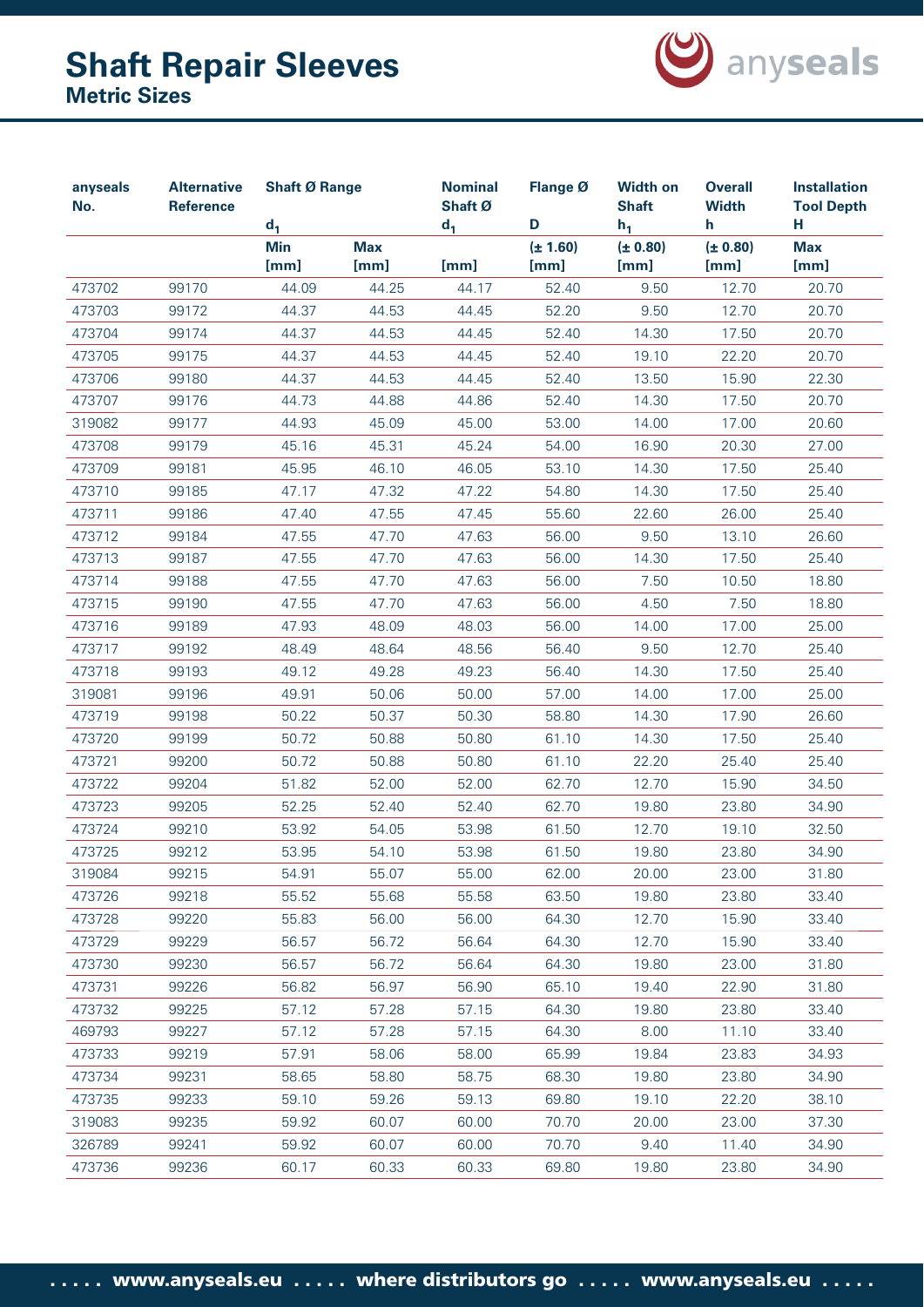

| <b>Alternative</b><br>anyseals<br>No.<br><b>Reference</b> |       | <b>Shaft Ø Range</b><br>$d_1$ |                    | <b>Nominal</b><br>Shaft Ø<br>$d_1$ | Flange Ø<br>D        | <b>Width on</b><br><b>Shaft</b><br>$h_1$ | <b>Overall</b><br><b>Width</b><br>h | <b>Installation</b><br><b>Tool Depth</b><br>н |
|-----------------------------------------------------------|-------|-------------------------------|--------------------|------------------------------------|----------------------|------------------------------------------|-------------------------------------|-----------------------------------------------|
|                                                           |       | <b>Min</b><br>[mm]            | <b>Max</b><br>[mm] | [mm]                               | $(\pm 1.60)$<br>[mm] | (± 0.80)<br>[mm]                         | (± 0.80)<br>[mm]                    | <b>Max</b><br>[mm]                            |
| 473737                                                    | 99238 | 60.25                         | 60.40              | 60.33                              | 69.80                | 15.10                                    | 19.10                               | 34.90                                         |
| 473736                                                    | 99237 | 60.30                         | 60.45              | 60.33                              | 69.80                | 19.80                                    | 23.80                               | 34.90                                         |
| 473738                                                    | 99240 | 60.30                         | 60.45              | 60.33                              | 69.80                | 13.40                                    | 17.40                               | 34.90                                         |
| 473740                                                    | 99243 | 61.82                         | 61.98              | 61.92                              | 71.80                | 19.80                                    | 23.80                               | 35.40                                         |
| 330641                                                    | 99244 | 61.82                         | 62.00              | 62.00                              | 71.80                | 12.70                                    | 15.90                               | 36.10                                         |
| 473739                                                    | 99242 | 61.85                         | 62.00              | 61.93                              | 71.80                | 12.70                                    | 15.90                               | 36.10                                         |
| 473741                                                    | 99249 | 63.22                         | 63.37              | 63.30                              | 73.00                | 19.80                                    | 23.80                               | 35.40                                         |
| 473744                                                    | 99253 | 63.42                         | 63.58              | 63.50                              | 71.60                | 14.10                                    | 16.50                               | 22.60                                         |
| 473742                                                    | 99248 | 63.50                         | 63.65              | 63.50                              | 71.80                | 12.70                                    | 16.70                               | 35.40                                         |
| 473743                                                    | 99250 | 63.50                         | 63.65              | 63.50                              | 71.60                | 19.80                                    | 23.80                               | 34.90                                         |
| 473745                                                    | 99251 | 63.75                         | 63.91              | 63.91                              | 71.80                | 19.80                                    | 23.00                               | 36.50                                         |
| 325170                                                    | 99254 | 64.92                         | 65.08              | 65.00                              | 72.40                | 20.00                                    | 23.00                               | 34.90                                         |
| 473746                                                    | 99256 | 65.02                         | 65.18              | 65.10                              | 73.40                | 19.80                                    | 23.80                               | 34.90                                         |
| 473747                                                    | 99259 | 65.91                         | 66.07              | 66.00                              | 76.00                | 19.80                                    | 23.80                               | 31.80                                         |
| 473748                                                    | 99261 | 66.49                         | 66.65              | 66.57                              | 77.40                | 19.80                                    | 23.80                               | 34.90                                         |
| 473751                                                    | 99264 | 66.57                         | 66.73              | 66.68                              | 77.40                | 19.80                                    | 23.00                               | 34.90                                         |
| 473749                                                    | 99260 | 66.60                         | 66.75              | 66.68                              | 77.40                | 12.70                                    | 15.90                               | 34.90                                         |
| 473750                                                    | 99262 | 66.68                         | 66.83              | 66.68                              | 77.40                | 19.80                                    | 23.80                               | 34.90                                         |
| 473752                                                    | 99266 | 67.82                         | 68.00              | 68.00                              | 79.40                | 19.10                                    | 22.20                               | 42.90                                         |
| 473753                                                    | 99268 | 69.27                         | 69.42              | 69.34                              | 79.40                | 19.80                                    | 23.00                               | 33.40                                         |
| 473754                                                    | 99273 | 69.60                         | 69.75              | 69.67                              | 77.80                | 19.80                                    | 23.80                               | 31.80                                         |
| 473755                                                    | 99267 | 69.77                         | 69.93              | 69.85                              | 78.10                | 36.50                                    | 41.30                               | 41.30                                         |
| 473756                                                    | 99270 | 69.77                         | 69.93              | 69.85                              | 79.40                | 19.80                                    | 23.80                               | 31.80                                         |
| 424226                                                    | 99269 | 69.85                         | 70.00              | 69.85                              | 79.40                | 28.60                                    | 31.80                               | 33.30                                         |
| 325852                                                    | 99272 | 69.85                         | 70.00              | 69.85                              | 79.40                | 10.30                                    | 14.30                               | 31.80                                         |
| 325842                                                    | 99276 | 69.93                         | 70.08              | 70.00                              | 79.40                | 20.00                                    | 24.00                               | 31.80                                         |
| 473757                                                    | 99281 | 71.35                         | 71.50              | 71.45                              | 81.00                | 15.10                                    | 17.50                               | 31.80                                         |
| 424022                                                    | 99284 | 71.83                         | 72.00              | 72.00                              | 81.90                | 19.10                                    | 22.20                               | 34.10                                         |
| 473758                                                    | 99282 | 72.09                         | 72.24              | 72.09                              | 81.90                | 12.70                                    | 16.70                               | 31.80                                         |
| 473759                                                    | 99286 | 72.80                         | 72.95              | 72.87                              | 81.00                | 19.80                                    | 23.80                               | 31.80                                         |
| 473760                                                    | 99287 | 72.97                         | 73.13              | 73.03                              | 81.80                | 19.80                                    | 23.80                               | 31.80                                         |
| 473761                                                    | 99290 | 74.60                         | 74.75              | 74.63                              | 84.90                | 12.70                                    | 16.30                               | 33.80                                         |
| 473762                                                    | 99293 | 74.60                         | 74.75              | 74.63                              | 84.90                | 19.80                                    | 23.80                               | 33.40                                         |
| 424277                                                    | 99289 | 74.93                         | 75.08              | 75.00                              | 83.10                | 15.10                                    | 17.50                               | 27.50                                         |
| 325843                                                    | 99294 | 74.93                         | 75.08              | 75.00                              | 84.00                | 22.00                                    | 26.00                               | 33.40                                         |
| 473763                                                    | 99292 | 75.49                         | 75.59              | 75.54                              | 82.20                | 20.60                                    | 25.40                               | 31.80                                         |
| 473764                                                    | 99291 | 75.95                         | 76.10              | 76.02                              | 85.30                | 12.30                                    | 15.90                               | 33.80                                         |
| 473765                                                    | 99298 | 75.95                         | 76.10              | 76.02                              | 85.30                | 14.30                                    | 17.50                               | 34.90                                         |
| 473766                                                    | 99299 | 75.95                         | 76.10              | 76.02                              | 85.10                | 20.60                                    | 25.40                               | 32.50                                         |
| 473767                                                    | 99296 | 76.12                         | 76.28              | 76.20                              | 82.30                | 20.60                                    | 23.80                               | 34.90                                         |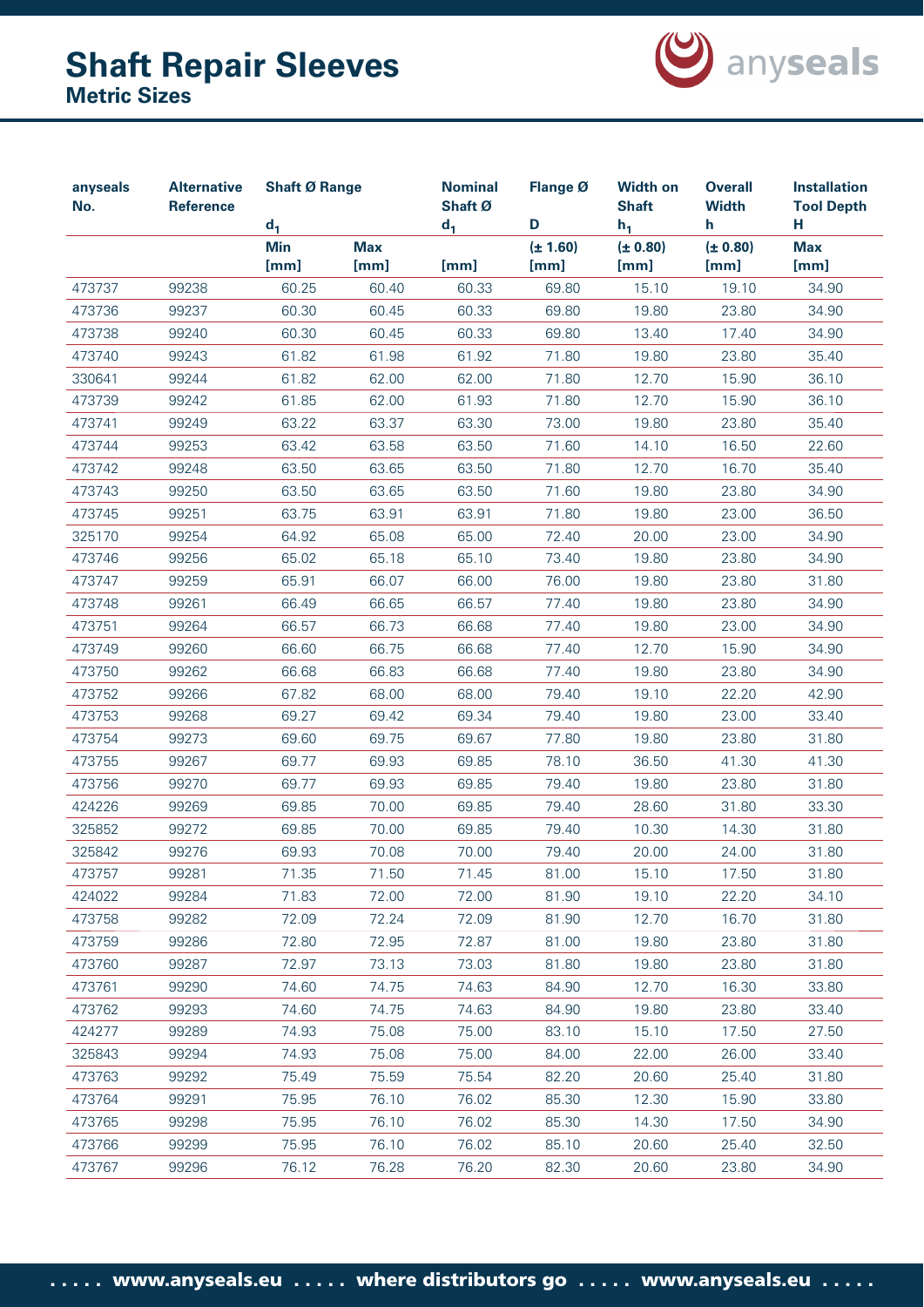

| anyseals<br>No. | <b>Alternative</b><br>Reference | <b>Shaft Ø Range</b><br>$d_1$ |                    | <b>Nominal</b><br>Shaft Ø<br>$d_1$ | Flange Ø<br>D        | <b>Width on</b><br><b>Shaft</b><br>$h_1$ | <b>Overall</b><br><b>Width</b><br>h. | <b>Installation</b><br><b>Tool Depth</b><br>н |
|-----------------|---------------------------------|-------------------------------|--------------------|------------------------------------|----------------------|------------------------------------------|--------------------------------------|-----------------------------------------------|
|                 |                                 | <b>Min</b><br>[mm]            | <b>Max</b><br>[mm] | [mm]                               | $(\pm 1.60)$<br>[mm] | (± 0.80)<br>[mm]                         | (± 0.80)<br>[mm]                     | <b>Max</b><br>[mm]                            |
| 473768          | 99300                           | 76.20                         | 76.35              | 76.20                              | 82.20                | 20.60                                    | 25.40                                | 32.50                                         |
| 473769          | 99303                           | 76.20                         | 76.35              | 76.20                              | 85.00                | 15.90                                    | 20.60                                | 32.50                                         |
| 473770          | 99301                           | 76.40                         | 76.56              | 76.48                              | 85.20                | 12.70                                    | 15.90                                | 50.80                                         |
| 473771          | 99306                           | 77.83                         | 78.00              | 78.00                              | 88.00                | 19.10                                    | 22.20                                | 52.20                                         |
| 473773          | 99311                           | 79.25                         | 79.40              | 79.38                              | 89.70                | 17.50                                    | 20.60                                | 50.80                                         |
| 473774          | 99312                           | 79.25                         | 79.40              | 79.38                              | 89.70                | 20.60                                    | 25.40                                | 50.80                                         |
| 473772          | 99307                           | 79.35                         | 79.55              | 79.38                              | 89.50                | 14.00                                    | 18.00                                | 51.60                                         |
| 473775          | 99313                           | 79.81                         | 80.01              | 79.91                              | 89.90                | 19.10                                    | 22.50                                | 34.90                                         |
| 320489          | 99315                           | 79.91                         | 80.09              | 80.00                              | 90.00                | 21.00                                    | 24.00                                | 34.90                                         |
| 320294          | 99317                           | 79.91                         | 80.09              | 80.00                              | 90.00                | 11.00                                    | 15.00                                | 34.90                                         |
| 473776          | 99328                           | 81.92                         | 82.07              | 82.00                              | 91.10                | 16.80                                    | 21.50                                | 44.50                                         |
| 473777          | 99322                           | 82.47                         | 82.63              | 82.55                              | 91.30                | 20.60                                    | 25.40                                | 34.90                                         |
| 473778          | 99324                           | 82.55                         | 82.70              | 82.55                              | 90.80                | 15.10                                    | 18.30                                | 34.90                                         |
| 473779          | 99325                           | 82.55                         | 82.70              | 82.55                              | 91.10                | 20.60                                    | 25.40                                | 34.90                                         |
| 473780          | 99326                           | 82.55                         | 82.70              | 82.55                              | 91.10                | 17.50                                    | 22.20                                | 31.80                                         |
| 473781          | 99331                           | 84.00                         | 84.15              | 84.07                              | 93.70                | 20.60                                    | 25.40                                | 34.90                                         |
| 473782          | 99332                           | 84.76                         | 85.01              | 84.89                              | 94.00                | 17.00                                    | 21.00                                | 35.00                                         |
| 325853          | 99333                           | 84.76                         | 85.01              | 84.89                              | 94.00                | 21.00                                    | 25.00                                | 35.00                                         |
| 473783          | 99334                           | 84.79                         | 85.00              | 85.00                              | 90.90                | 10.10                                    | 12.70                                | 36.30                                         |
| 473784          | 99337                           | 85.67                         | 85.83              | 85.73                              | 93.80                | 20.60                                    | 25.40                                | 34.90                                         |
| 473785          | 99338                           | 85.67                         | 85.83              | 85.73                              | 93.70                | 9.50                                     | 12.70                                | 35.80                                         |
| 473786          | 99339                           | 87.25                         | 87.41              | 87.33                              | 97.60                | 19.80                                    | 23.00                                | 35.70                                         |
| 473787          | 99340                           | 88.31                         | 88.47              | 88.39                              | 97.40                | 19.80                                    | 23.00                                | 35.70                                         |
| 473788          | 99346                           | 88.82                         | 88.98              | 88.90                              | 97.60                | 15.90                                    | 20.60                                | 34.20                                         |
| 473789          | 99347                           | 88.90                         | 89.06              | 88.90                              | 97.20                | 8.00                                     | 12.70                                | 34.20                                         |
| 473790          | 99350                           | 88.90                         | 89.06              | 88.90                              | 97.60                | 20.60                                    | 25.40                                | 34.20                                         |
| 473791          | 99349                           | 88.92                         | 89.08              | 89.00                              | 97.60                | 15.90                                    | 20.60                                | 34.20                                         |
| 327553          | 99351                           | 89.91                         | 90.07              | 90.00                              | 101.60               | 18.00                                    | 23.00                                | 46.00                                         |
| 473792          | 99352                           | 89.91                         | 90.07              | 90.00                              | 101.60               | 11.10                                    | 13.70                                | 46.00                                         |
| 473793          | 99353                           | 89.91                         | 90.07              | 90.00                              | 101.60               | 13.40                                    | 16.90                                | 44.50                                         |
| 319079          | 99354                           | 89.91                         | 90.07              | 90.00                              | 101.60               | 23.00                                    | 28.00                                | 44.50                                         |
| 473794          | 99356                           | 90.42                         | 90.58              | 90.50                              | 99.10                | 20.60                                    | 25.40                                | 44.50                                         |
| 473795          | 99360                           | 91.90                         | 92.05              | 91.97                              | 102.40               | 20.60                                    | 25.40                                | 44.50                                         |
| 473796          | 99362                           | 92.02                         | 92.18              | 92.08                              | 102.40               | 20.60                                    | 25.40                                | 44.50                                         |
| 473797          | 99363                           | 92.02                         | 92.18              | 92.10                              | 102.24               | 12.70                                    | 15.87                                | 44.45                                         |
| 473799          | 99368                           | 93.57                         | 93.73              | 93.68                              | 102.40               | 8.00                                     | 11.10                                | 22.20                                         |
| 473798          | 99365                           | 93.60                         | 93.76              | 93.68                              | 102.20               | 20.60                                    | 23.80                                | 45.70                                         |
| 473800          | 99359                           | 94.66                         | 94.82              | 94.74                              | 102.40               | 11.90                                    | 15.10                                | 45.70                                         |
| 473801          | 99366                           | 94.66                         | 94.82              | 94.74                              | 102.20               | 19.80                                    | 23.00                                | 45.70                                         |
| 325844          | 99369                           | 94.92                         | 95.08              | 95.00                              | 102.20               | 21.00                                    | 24.00                                | 45.70                                         |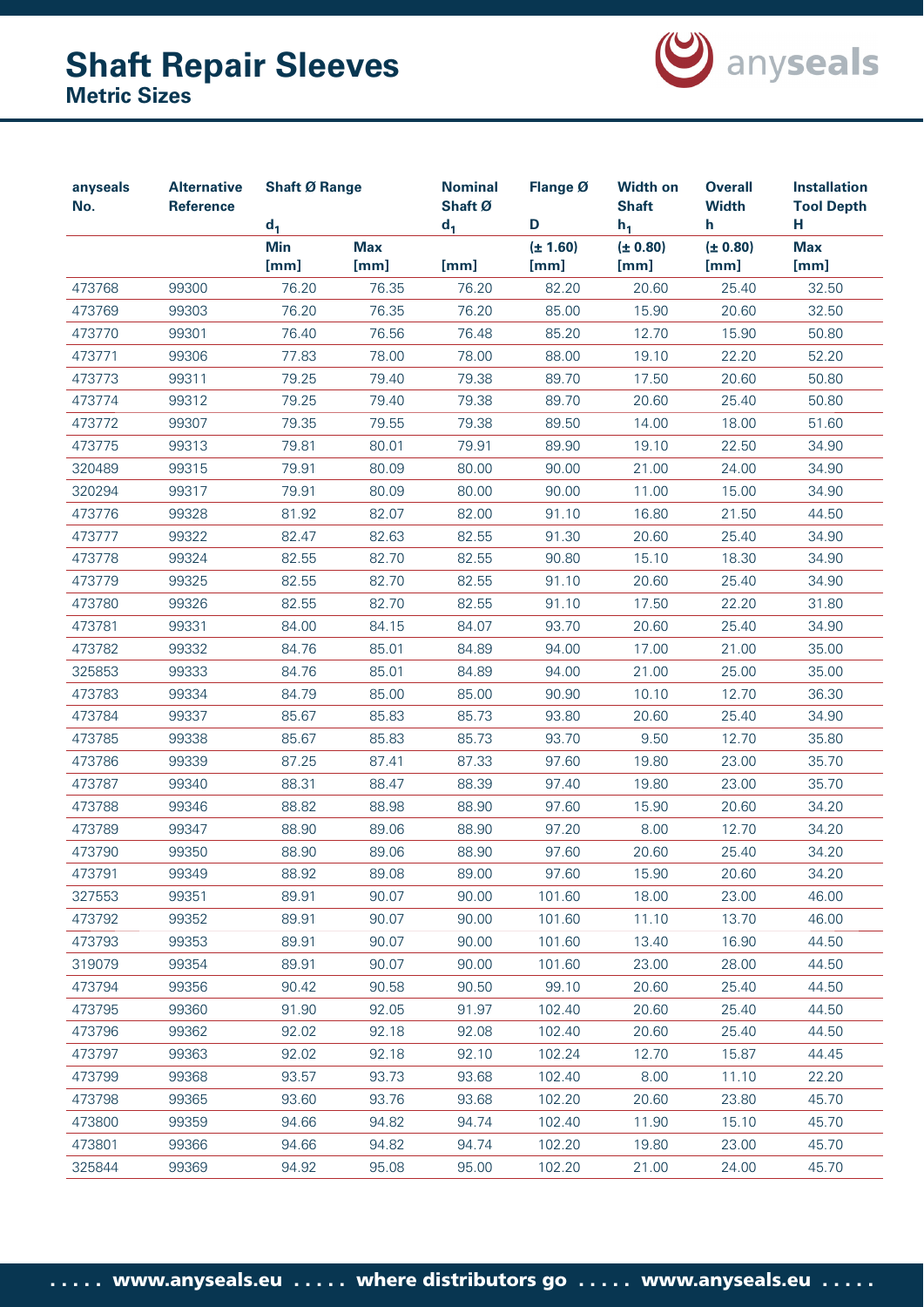

| anyseals<br>No. | <b>Alternative</b><br><b>Reference</b> |                    | <b>Shaft Ø Range</b><br>$d_1$ |               | Flange Ø<br>D        | <b>Width on</b><br><b>Shaft</b><br>$h_1$ | <b>Overall</b><br><b>Width</b><br>h | <b>Installation</b><br><b>Tool Depth</b><br>н |
|-----------------|----------------------------------------|--------------------|-------------------------------|---------------|----------------------|------------------------------------------|-------------------------------------|-----------------------------------------------|
|                 |                                        | <b>Min</b><br>[mm] | <b>Max</b><br>[mm]            | $d_1$<br>[mm] | $(\pm 1.60)$<br>[mm] | (± 0.80)<br>[mm]                         | (± 0.80)<br>[mm]                    | <b>Max</b><br>[mm]                            |
| 469831          | 99364                                  | 95.00              | 95.15                         | 95.00         | 102.50               | 11.90                                    | 15.10                               | 45.70                                         |
| 473802          | 99374                                  | 95.00              | 95.15                         | 95.00         | 102.40               | 8.70                                     | 12.70                               | 45.70                                         |
| 473828          | 99490                                  | 95.00              | 95.15                         | 125.00        | 137.20               | 10.00                                    | 14.00                               | 36.50                                         |
| 473803          | 99376                                  | 95.15              | 95.30                         | 95.25         | 102.20               | 14.30                                    | 17.50                               | 45.70                                         |
| 473804          | 99367                                  | 95.25              | 95.41                         | 95.25         | 102.20               | 8.70                                     | 12.70                               | 45.70                                         |
| 473805          | 99372                                  | 95.25              | 95.41                         | 95.25         | 102.10               | 17.50                                    | 22.20                               | 45.70                                         |
| 473806          | 99386                                  | 98.24              | 98.40                         | 98.32         | 106.30               | 20.65                                    | 25.40                               | 47.63                                         |
| 473807          | 99387                                  | 98.37              | 98.43                         | 98.43         | 107.20               | 20.60                                    | 25.40                               | 47.60                                         |
| 325845          | 99393                                  | 99.95              | 100.11                        | 100.00        | 109.50               | 20.60                                    | 25.40                               | 52.00                                         |
| 473808          | 99395                                  | 101.55             | 101.75                        | 101.60        | 111.10               | 15.20                                    | 18.40                               | 52.00                                         |
| 327383          | 99399                                  | 101.55             | 101.75                        | 101.60        | 111.10               | 20.60                                    | 25.40                               | 52.00                                         |
| 473809          | 99400                                  | 101.55             | 101.75                        | 101.60        | 111.10               | 16.50                                    | 19.70                               | 34.90                                         |
| 473810          | 99401                                  | 101.55             | 101.75                        | 101.60        | 111.10               | 12.70                                    | 15.90                               | 52.50                                         |
| 473811          | 99409                                  | 103.89             | 104.09                        | 104.00        | 112.70               | 20.00                                    | 24.00                               | 36.00                                         |
| 473812          | 99412                                  | 104.70             | 104.90                        | 104.78        | 113.50               | 20.60                                    | 25.40                               | 34.90                                         |
| 325846          | 99413                                  | 104.90             | 105.10                        | 105.00        | 113.50               | 20.00                                    | 23.20                               | 35.00                                         |
| 473813          | 99418                                  | 106.25             | 106.45                        | 106.38        | 114.30               | 20.60                                    | 25.40                               | 34.90                                         |
| 473814          | 99423                                  | 107.34             | 107.54                        | 107.54        | 117.10               | 19.80                                    | 23.00                               | 36.50                                         |
| 473815          | 99424                                  | 107.90             | 108.10                        | 107.95        | 117.10               | 20.60                                    | 25.40                               | 36.50                                         |
| 473816          | 99434                                  | 109.78             | 110.00                        | 110.00        | 125.00               | 11.40                                    | 15.00                               | 32.90                                         |
| 468562          | 99435                                  | 109.91             | 110.11                        | 109.93        | 125.00               | 12.90                                    | 16.50                               | 32.00                                         |
| 473817          | 99437                                  | 111.00             | 111.20                        | 111.13        | 120.70               | 20.60                                    | 25.40                               | 42.00                                         |
| 473818          | 99438                                  | 111.80             | 112.00                        | 111.91        | 120.70               | 19.10                                    | 22.50                               | 33.00                                         |
| 473819          | 99439                                  | 112.63             | 112.83                        | 112.73        | 122.20               | 25.40                                    | 29.00                               | 33.40                                         |
| 473820          | 99450                                  | 114.20             | 114.40                        | 114.30        | 124.50               | 20.60                                    | 25.40                               | 32.00                                         |
| 325847          | 99452                                  | 114.89             | 115.09                        | 115.00        | 127.00               | 20.60                                    | 23.80                               | 32.00                                         |
| 473821          | 99463                                  | 117.38             | 117.58                        | 117.50        | 128.60               | 25.40                                    | 31.80                               | 34.90                                         |
| 473822          | 99465                                  | 117.38             | 117.58                        | 117.50        | 127.00               | 11.10                                    | 15.90                               | 34.90                                         |
| 473823          | 99468                                  | 119.00             | 119.20                        | 119.08        | 128.60               | 20.60                                    | 25.40                               | 34.90                                         |
| 473824          | 99471                                  | 119.89             | 120.09                        | 120.00        | 129.80               | 8.00                                     | 11.00                               | 33.60                                         |
| 327396          | 99473                                  | 119.89             | 120.09                        | 120.00        | 129.80               | 20.00                                    | 25.00                               | 32.00                                         |
| 408162          | 99475                                  | 120.55             | 120.75                        | 120.65        | 127.00               | 12.70                                    | 19.10                               | 38.10                                         |
| 473825          | 99472                                  | 121.90             | 122.10                        | 122.00        | 131.50               | 20.00                                    | 24.00                               | 32.00                                         |
| 473826          | 99484                                  | 122.91             | 123.11                        | 123.00        | 132.80               | 20.00                                    | 25.00                               | 31.60                                         |
| 473827          | 99487                                  | 123.73             | 123.93                        | 123.83        | 133.30               | 15.90                                    | 19.10                               | 36.50                                         |
| 473829          | 99492                                  | 124.89             | 125.10                        | 125.00        | 137.20               | 26.00                                    | 32.00                               | 36.50                                         |
| 473830          | 99498                                  | 126.95             | 127.15                        | 127.00        | 137.20               | 17.50                                    | 22.20                               | 36.50                                         |
| 473831          | 99499                                  | 126.95             | 127.15                        | 127.00        | 136.90               | 20.60                                    | 25.40                               | 36.50                                         |
| 473832          | 99501                                  | 126.95             | 127.15                        | 127.00        | 137.20               | 13.70                                    | 17.30                               | 36.50                                         |
| 473833          | 99494                                  | 129.79             | 130.00                        | 129.90        | 139.50               | 19.10                                    | 23.80                               | 30.00                                         |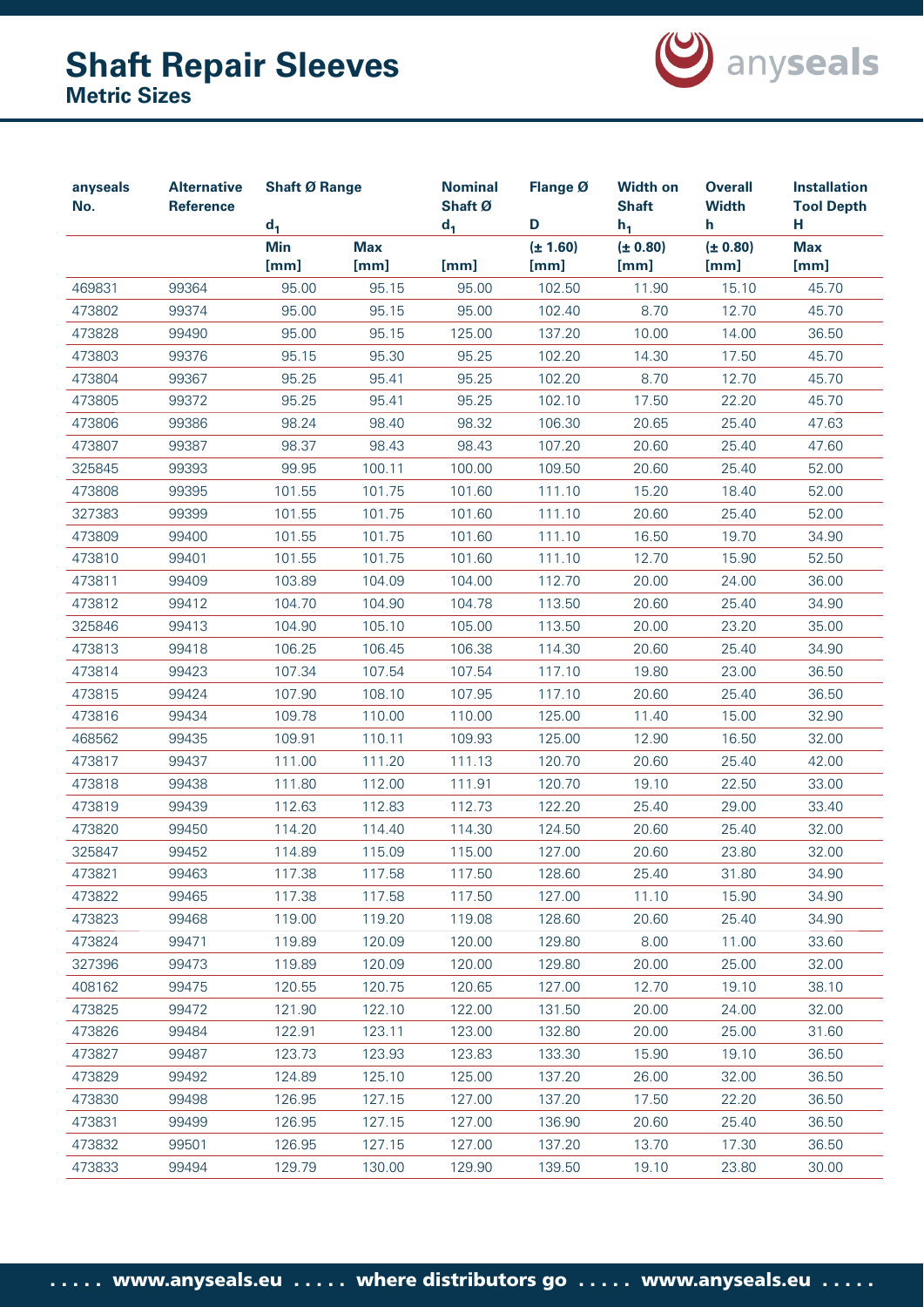

| anyseals<br>No. | <b>Alternative</b><br><b>Reference</b> | <b>Shaft Ø Range</b>         |            | <b>Nominal</b><br>Shaft Ø | Flange Ø<br>D | <b>Width on</b><br><b>Shaft</b> | <b>Overall</b><br><b>Width</b><br>h | <b>Installation</b><br><b>Tool Depth</b><br>н |
|-----------------|----------------------------------------|------------------------------|------------|---------------------------|---------------|---------------------------------|-------------------------------------|-----------------------------------------------|
|                 |                                        | d <sub>1</sub><br><b>Min</b> | <b>Max</b> | $d_1$                     | $(\pm 1.60)$  | $h_1$<br>(± 0.80)               | (± 0.80)                            | <b>Max</b>                                    |
|                 |                                        | [mm]                         | [mm]       | [mm]                      | [mm]          | [mm]                            | [mm]                                | [mm]                                          |
| 473834          | 99491                                  | 129.97                       | 130.18     | 130.18                    | 139.50        | 22.00                           | 25.30                               | 32.50                                         |
| 473835          | 99513                                  | 130.05                       | 130.25     | 130.18                    | 139.70        | 20.60                           | 25.40                               | 31.80                                         |
| 473836          | 99525                                  | 133.25                       | 133.45     | 133.35                    | 141.20        | 20.60                           | 25.40                               | 31.80                                         |
| 473837          | 99533                                  | 134.80                       | 135.00     | 134.95                    | 145.70        | 20.50                           | 25.40                               | 31.80                                         |
| 473838          | 99537                                  | 136.43                       | 136.63     | 136.53                    | 149.20        | 20.60                           | 25.40                               | 31.80                                         |
| 473839          | 99548                                  | 138.03                       | 138.23     | 138.13                    | 146.10        | 38.10                           | 49.90                               | 47.60                                         |
| 473840          | 99547                                  | 138.99                       | 139.19     | 139.09                    | 149.90        | 14.30                           | 19.10                               | 31.30                                         |
| 473841          | 99549                                  | 139.65                       | 139.85     | 139.70                    | 150.80        | 20.60                           | 25.40                               | 31.80                                         |
| 473842          | 99550                                  | 139.65                       | 139.85     | 139.70                    | 150.80        | 13.20                           | 17.90                               | 31.80                                         |
| 473843          | 99552                                  | 139.90                       | 140.11     | 140.00                    | 151.00        | 20.50                           | 25.40                               | 31.80                                         |
| 473844          | 99560                                  | 142.77                       | 142.98     | 142.88                    | 157.18        | 22.23                           | 25.40                               | 46.02                                         |
| 473845          | 99571                                  | 144.75                       | 145.00     | 145.00                    | 154.90        | 19.10                           | 22.20                               | 46.00                                         |
| 473846          | 99562                                  | 145.44                       | 145.64     | 145.64                    | 154.90        | 14.30                           | 19.10                               | 49.20                                         |
| 473847          | 99575                                  | 145.95                       | 146.15     | 146.05                    | 157.00        | 20.60                           | 25.40                               | 44.50                                         |
| 473848          | 99587                                  | 149.13                       | 149.33     | 149.23                    | 157.20        | 25.40                           | 31.80                               | 33.40                                         |
| 325848          | 99595                                  | 149.75                       | 150.01     | 150.00                    | 159.00        | 26.00                           | 30.00                               | 32.50                                         |
| 473849          | 99596                                  | 150.73                       | 150.93     | 150.83                    | 161.90        | 25.40                           | 28.60                               | 47.60                                         |
| 473850          | 99599                                  | 152.27                       | 152.47     | 152.40                    | 161.90        | 25.40                           | 31.80                               | 44.50                                         |
| 473851          | 99601                                  | 152.27                       | 152.47     | 152.40                    | 161.50        | 12.70                           | 19.10                               | 44.50                                         |
| 473852          | 99605                                  | 153.87                       | 154.13     | 154.00                    | 161.90        | 26.00                           | 30.00                               | 33.00                                         |
| 473853          | 99606                                  | 154.75                       | 155.00     | 154.86                    | 167.00        | 26.00                           | 30.00                               | 33.00                                         |
| 473854          | 99620                                  | 157.43                       | 157.69     | 157.56                    | 168.30        | 20.60                           | 27.00                               | 44.50                                         |
| 473855          | 99625                                  | 158.62                       | 158.88     | 158.75                    | 168.30        | 26.20                           | 31.80                               | 44.50                                         |
| 473856          | 99630                                  | 159.74                       | 160.00     | 160.00                    | 171.40        | 25.40                           | 31.80                               | 35.00                                         |
| 473857          | 99650                                  | 164.97                       | 165.23     | 165.10                    | 177.80        | 25.40                           | 31.80                               | 35.00                                         |
| 319638          | 99640                                  | 169.75                       | 170.00     | 169.88                    | 182.60        | 31.80                           | 38.00                               | 44.50                                         |
| 473858          | 99675                                  | 171.32                       | 171.58     | 171.45                    | 181.00        | 20.60                           | 27.00                               | 44.50                                         |
| 473859          | 99687                                  | 174.75                       | 175.01     | 175.01                    | 187.00        | 28.00                           | 32.00                               | 35.00                                         |
| 473860          | 99700                                  | 177.67                       | 177.93     | 177.80                    | 189.90        | 25.40                           | 31.80                               | 42.80                                         |
| 325854          | 99721                                  | 179.75                       | 180.01     | 180.01                    | 190.50        | 33.00                           | 38.00                               | 44.50                                         |
| 473861          | 99725                                  | 183.99                       | 184.25     | 184.15                    | 197.10        | 31.80                           | 38.10                               | 55.20                                         |
| 473862          | 99726                                  | 184.74                       | 185.00     | 184.86                    | 197.10        | 32.00                           | 38.00                               | 55.20                                         |
| 473863          | 99745                                  | 189.08                       | 189.33     | 189.31                    | 199.60        | 20.60                           | 25.40                               | 31.80                                         |
| 473864          | 99750                                  | 190.37                       | 190.63     | 190.50                    | 200.00        | 20.60                           | 25.40                               | 31.80                                         |
| 473865          | 99775                                  | 196.72                       | 196.98     | 196.85                    | 210.10        | 25.40                           | 33.40                               | 47.60                                         |
| 441178          | 99787                                  | 199.87                       | 200.13     | 200.03                    | 212.70        | 34.50                           | 38.10                               | 44.50                                         |
| 473866          | 99799                                  | 201.50                       | 201.75     | 201.63                    | 212.70        | 25.40                           | 31.80                               | 44.50                                         |
| 473867          | 99800                                  | 203.07                       | 203.33     | 203.20                    | 212.70        | 25.40                           | 31.80                               | 44.50                                         |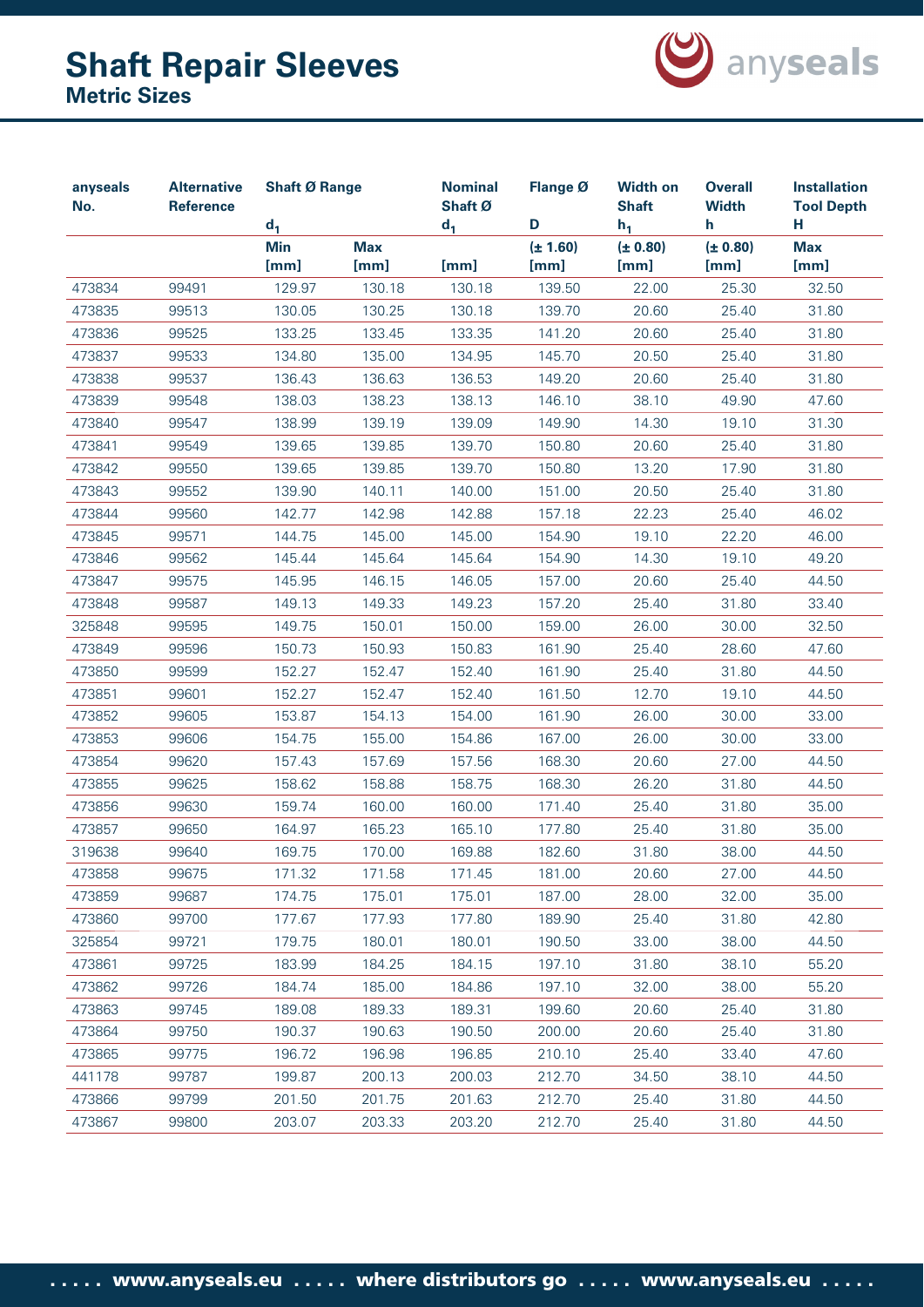





| anyseals<br>No. | <b>Alternative</b><br><b>Reference</b> | <b>Shaft Ø Range</b> |            | <b>Nominal</b><br>Shaft Ø | Flange Ø       | <b>Width on</b><br><b>Shaft</b> | <b>Overall</b><br><b>Width</b> | <b>Installation</b><br><b>Tool Depth</b> |
|-----------------|----------------------------------------|----------------------|------------|---------------------------|----------------|---------------------------------|--------------------------------|------------------------------------------|
|                 |                                        | $d_1$<br><b>Min</b>  | <b>Max</b> | $d_1$                     | D<br>(± 0.063) | $h_1$<br>(± 0.031)              | h<br>(± 0.031)                 | н<br><b>Max</b>                          |
|                 |                                        | [inch]               | [inch]     | [inch]                    | [inch]         | [inch]                          | [inch]                         | [inch]                                   |
| 326354          | 99049                                  | 0.469                | 0.475      | 0.472                     | 0.610          | 0.236                           | 0.331                          | 1.874                                    |
| 473654          | 99050                                  | 0.498                | 0.502      | 0.500                     | 0.610          | 0.248                           | 0.343                          | 2.000                                    |
| 473655          | 99055                                  | 0.547                | 0.551      | 0.551                     | 0.752          | 0.248                           | 0.390                          | 1.831                                    |
| 473656          | 99056                                  | 0.560                | 0.566      | 0.563                     | 0.752          | 0.248                           | 0.390                          | 1.831                                    |
| 473657          | 99059                                  | 0.589                | 0.593      | 0.591                     | 0.752          | 0.197                           | 0.354                          | 1.862                                    |
| 473658          | 99062                                  | 0.623                | 0.627      | 0.625                     | 0.752          | 0.315                           | 0.406                          | 2.000                                    |
| 473659          | 99058                                  | 0.626                | 0.630      | 0.630                     | 0.717          | 0.315                           | 0.437                          | 2.000                                    |
| 468582          | 99068                                  | 0.667                | 0.671      | 0.669                     | 0.874          | 0.315                           | 0.433                          | 2.000                                    |
| 473660          | 99060                                  | 0.682                | 0.686      | 0.684                     | 0.894          | 0.315                           | 0.437                          | 2.000                                    |
| 473661          | 99082                                  | 0.704                | 0.709      | 0.706                     | 0.961          | 0.315                           | 0.433                          | 1.811                                    |
| 473662          | 99076                                  | 0.748                | 0.752      | 0.750                     | 0.945          | 0.315                           | 0.437                          | 2.000                                    |
| 473663          | 99081                                  | 0.759                | 0.761      | 0.760                     | 0.937          | 0.315                           | 0.437                          | 2.000                                    |
| 473664          | 99080                                  | 0.780                | 0.784      | 0.781                     | 0.937          | 0.315                           | 0.437                          | 2.000                                    |
| 325287          | 99078                                  | 0.785                | 0.789      | 0.787                     | 0.929          | 0.315                           | 0.433                          | 2.000                                    |
| 473665          | 99083                                  | 0.812                | 0.815      | 0.813                     | 1.188          | 0.375                           | 0.563                          | 3.000                                    |
| 473666          | 99086                                  | 0.857                | 0.861      | 0.859                     | 1.154          | 0.248                           | 0.374                          | 2.000                                    |
| 466068          | 99084                                  | 0.861                | 0.866      | 0.866                     | 1.189          | 0.260                           | 0.358                          | 1.854                                    |
| 325839          | 99085                                  | 0.861                | 0.866      | 0.866                     | 1.189          | 0.315                           | 0.472                          | 1.811                                    |
| 473667          | 99087                                  | 0.873                | 0.877      | 0.875                     | 1.094          | 0.315                           | 0.437                          | 2.000                                    |
| 473668          | 99091                                  | 0.908                | 0.912      | 0.910                     | 1.217          | 0.315                           | 0.437                          | 1.846                                    |
| 373610          | 99092                                  | 0.940                | 0.945      | 0.945                     | 1.130          | 0.315                           | 0.437                          | 2.000                                    |
| 473669          | 99094                                  | 0.966                | 0.970      | 0.969                     | 1.130          | 0.315                           | 0.437                          | 2.000                                    |
| 473670          | 99096                                  | 0.966                | 0.970      | 0.969                     | 1.130          | 0.626                           | 0.720                          | 2.000                                    |
| 319085          | 99098                                  | 0.982                | 0.986      | 0.984                     | 1.299          | 0.315                           | 0.433                          | 2.000                                    |
| 325849          | 99100                                  | 0.998                | 1.002      | 1.000                     | 1.220          | 0.315                           | 0.437                          | 2.000                                    |
| 473671          | 99103                                  | 1.019                | 1.024      | 1.024                     | 1.315          | 0.315                           | 0.472                          | 1.811                                    |
| 473672          | 99106                                  | 1.060                | 1.064      | 1.063                     | 1.319          | 0.315                           | 0.437                          | 1.843                                    |
| 473673          | 99108                                  | 1.087                | 1.091      | 1.089                     | 1.406          | 0.315                           | 0.437                          | 0.626                                    |
| 325840          | 99111                                  | 1.100                | 1.104      | 1.102                     | 1.374          | 0.374                           | 0.500                          | 1.843                                    |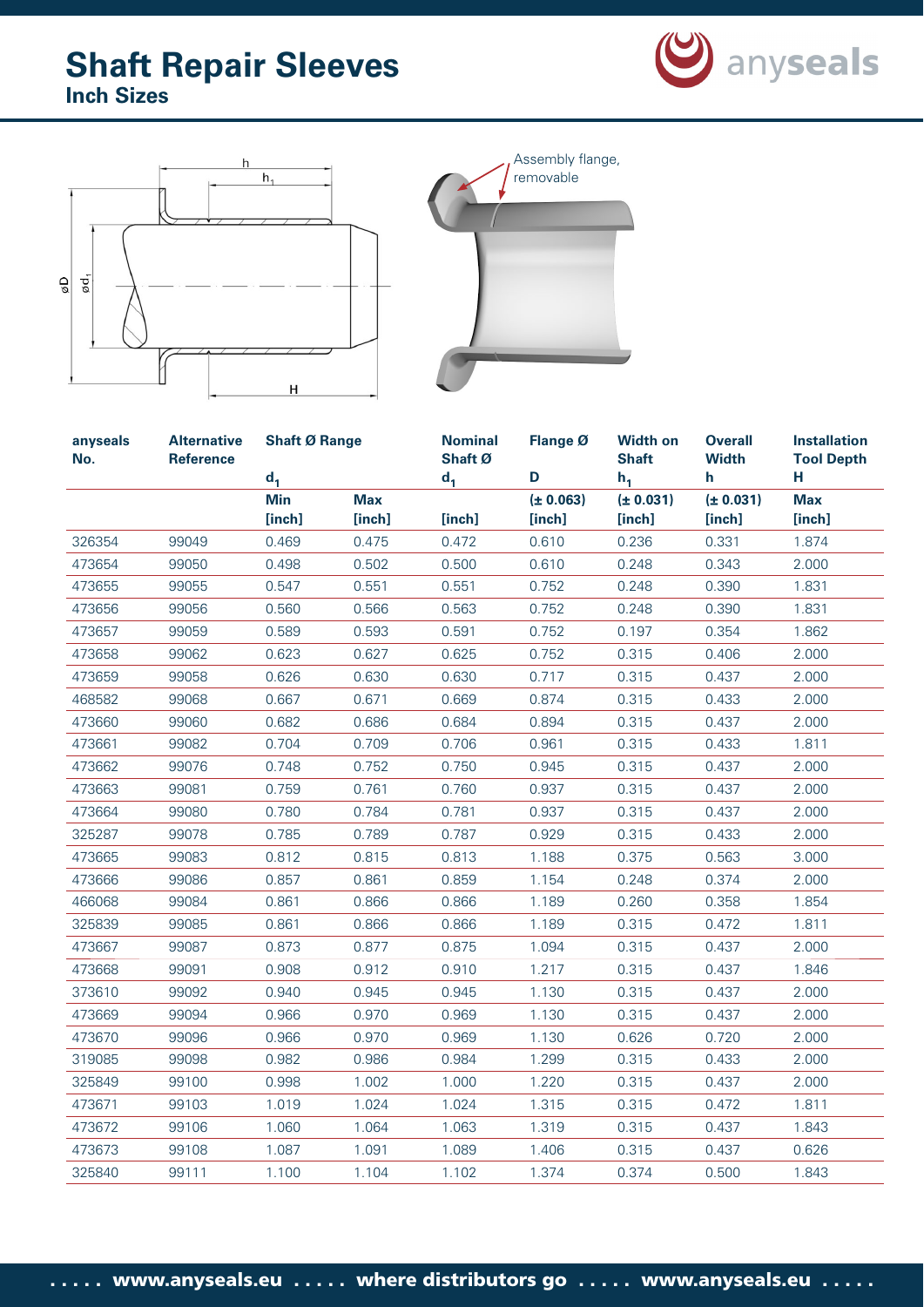

| anyseals<br>No. | <b>Alternative</b><br><b>Reference</b> | <b>Shaft Ø Range</b> |                      | <b>Nominal</b><br>Shaft Ø | Flange Ø<br>D       | <b>Width on</b><br><b>Shaft</b> | <b>Overall</b><br><b>Width</b> | <b>Installation</b><br><b>Tool Depth</b> |
|-----------------|----------------------------------------|----------------------|----------------------|---------------------------|---------------------|---------------------------------|--------------------------------|------------------------------------------|
|                 |                                        | d <sub>1</sub>       |                      | $d_1$                     |                     | $h_1$                           | h                              | н                                        |
|                 |                                        | <b>Min</b><br>[inch] | <b>Max</b><br>[inch] | [inch]                    | (± 0.063)<br>[inch] | (± 0.031)<br>[inch]             | (± 0.031)<br>[inch]            | <b>Max</b><br>[inch]                     |
| 473674          | 99112                                  | 1.123                | 1.127                | 1.125                     | 1.500               | 0.315                           | 0.437                          | 0.689                                    |
| 473675          | 99116                                  | 1.123                | 1.127                | 1.125                     | 1.500               | 0.374                           | 0.500                          | 0.689                                    |
| 473676          | 99120                                  | 1.154                | 1.158                | 1.156                     | 1.350               | 0.374                           | 0.500                          | 0.689                                    |
| 473677          | 99122                                  | 1.173                | 1.178                | 1.175                     | 1.402               | 0.315                           | 0.437                          | 0.689                                    |
| 319078          | 99114                                  | 1.179                | 1.184                | 1.181                     | 1.402               | 0.315                           | 0.433                          | 0.689                                    |
| 473678          | 99118                                  | 1.185                | 1.190                | 1.188                     | 1.402               | 0.315                           | 0.437                          | 0.689                                    |
| 473679          | 99123                                  | 1.216                | 1.222                | 1.219                     | 1.563               | 0.315                           | 0.433                          | 0.626                                    |
| 473680          | 99141                                  | 1.237                | 1.243                | 1.240                     | 1.539               | 0.315                           | 0.437                          | 0.689                                    |
| 473681          | 99125                                  | 1.247                | 1.253                | 1.252                     | 1.500               | 0.315                           | 0.437                          | 0.689                                    |
| 423742          | 99128                                  | 1.257                | 1.263                | 1.260                     | 1.500               | 0.315                           | 0.437                          | 0.689                                    |
| 473682          | 99121                                  | 1.297                | 1.301                | 1.299                     | 1.594               | 0.591                           | 0.709                          | 0.813                                    |
| 473683          | 99129                                  | 1.308                | 1.314                | 1.313                     | 1.598               | 0.248                           | 0.374                          | 0.815                                    |
| 473684          | 99131                                  | 1.310                | 1.316                | 1.313                     | 1.594               | 0.500                           | 0.626                          | 0.815                                    |
| 473685          | 99134                                  | 1.333                | 1.339                | 1.339                     | 1.626               | 0.500                           | 0.626                          | 0.815                                    |
| 473686          | 99133                                  | 1.371                | 1.377                | 1.375                     | 1.638               | 0.315                           | 0.437                          | 0.815                                    |
| 469785          | 99138                                  | 1.371                | 1.377                | 1.375                     | 1.638               | 0.500                           | 0.626                          | 0.815                                    |
| 319080          | 99139                                  | 1.375                | 1.381                | 1.375                     | 1.638               | 0.512                           | 0.630                          | 0.815                                    |
| 325841          | 99146                                  | 1.411                | 1.417                | 1.417                     | 1.780               | 0.512                           | 0.669                          | 0.984                                    |
| 473687          | 99143                                  | 1.432                | 1.438                | 1.438                     | 1.780               | 0.563                           | 0.689                          | 1.016                                    |
| 473688          | 99144                                  | 1.435                | 1.441                | 1.438                     | 1.780               | 0.374                           | 0.500                          | 1.016                                    |
| 469794          | 99147                                  | 1.490                | 1.496                | 1.496                     | 1.780               | 0.512                           | 0.669                          | 0.984                                    |
| 473689          | 99149                                  | 1.497                | 1.503                | 1.500                     | 1.780               | 0.563                           | 0.689                          | 1.016                                    |
| 326039          | 99150                                  | 1.497                | 1.503                | 1.500                     | 1.780               | 0.374                           | 0.500                          | 1.016                                    |
| 473690          | 99152                                  | 1.520                | 1.526                | 1.523                     | 1.858               | 0.437                           | 0.563                          | 1.016                                    |
| 466151          | 99155                                  | 1.549                | 1.555                | 1.552                     | 1.858               | 0.437                           | 0.563                          | 1.016                                    |
| 327193          | 99156                                  | 1.559                | 1.565                | 1.563                     | 1.858               | 0.563                           | 0.689                          | 1.016                                    |
| 473691          | 99159                                  | 1.566                | 1.572                | 1.569                     | 1.858               | 0.626                           | 0.752                          | 1.016                                    |
| 319993          | 99153                                  | 1.569                | 1.575                | 1.575                     | 1.846               | 0.390                           | 0.508                          | 1.000                                    |
| 325850          | 99157                                  | 1.572                | 1.578                | 1.578                     | 1.850               | 0.512                           | 0.630                          | 1.024                                    |
| 473692          | 99160                                  | 1.602                | 1.608                | 1.605                     | 1.937               | 0.500                           | 0.642                          | 1.000                                    |
| 473693          | 99163                                  | 1.608                | 1.614                | 1.614                     | 1.937               | 0.500                           | 0.626                          | 1.016                                    |
| 473694          | 99161                                  | 1.622                | 1.628                | 1.625                     | 1.874               | 0.315                           | 0.437                          | 1.016                                    |
| 473695          | 99162                                  | 1.622                | 1.628                | 1.625                     | 1.874               | 0.563                           | 0.689                          | 0.815                                    |
| 473696          | 99166                                  | 1.647                | 1.654                | 1.650                     | 2.087               | 0.445                           | 0.571                          | 0.843                                    |
| 325851          | 99169                                  | 1.647                | 1.654                | 1.650                     | 2.087               | 0.563                           | 0.689                          | 0.827                                    |
| 473697          | 99165                                  | 1.653                | 1.659                | 1.656                     | 2.087               | 0.551                           | 0.689                          | 0.827                                    |
| 473699          | 99168                                  | 1.684                | 1.690                | 1.688                     | 1.906               | 0.563                           | 0.689                          | 0.874                                    |
| 473698          | 99167                                  | 1.685                | 1.691                | 1.688                     | 1.906               | 0.315                           | 0.437                          | 0.874                                    |
| 473700          | 99182                                  | 1.687                | 1.693                | 1.693                     | 1.906               | 0.500                           | 0.626                          | 0.839                                    |
| 473701          | 99171                                  | 1.715                | 1.721                | 1.719                     | 2.031               | 0.563                           | 0.689                          | 0.815                                    |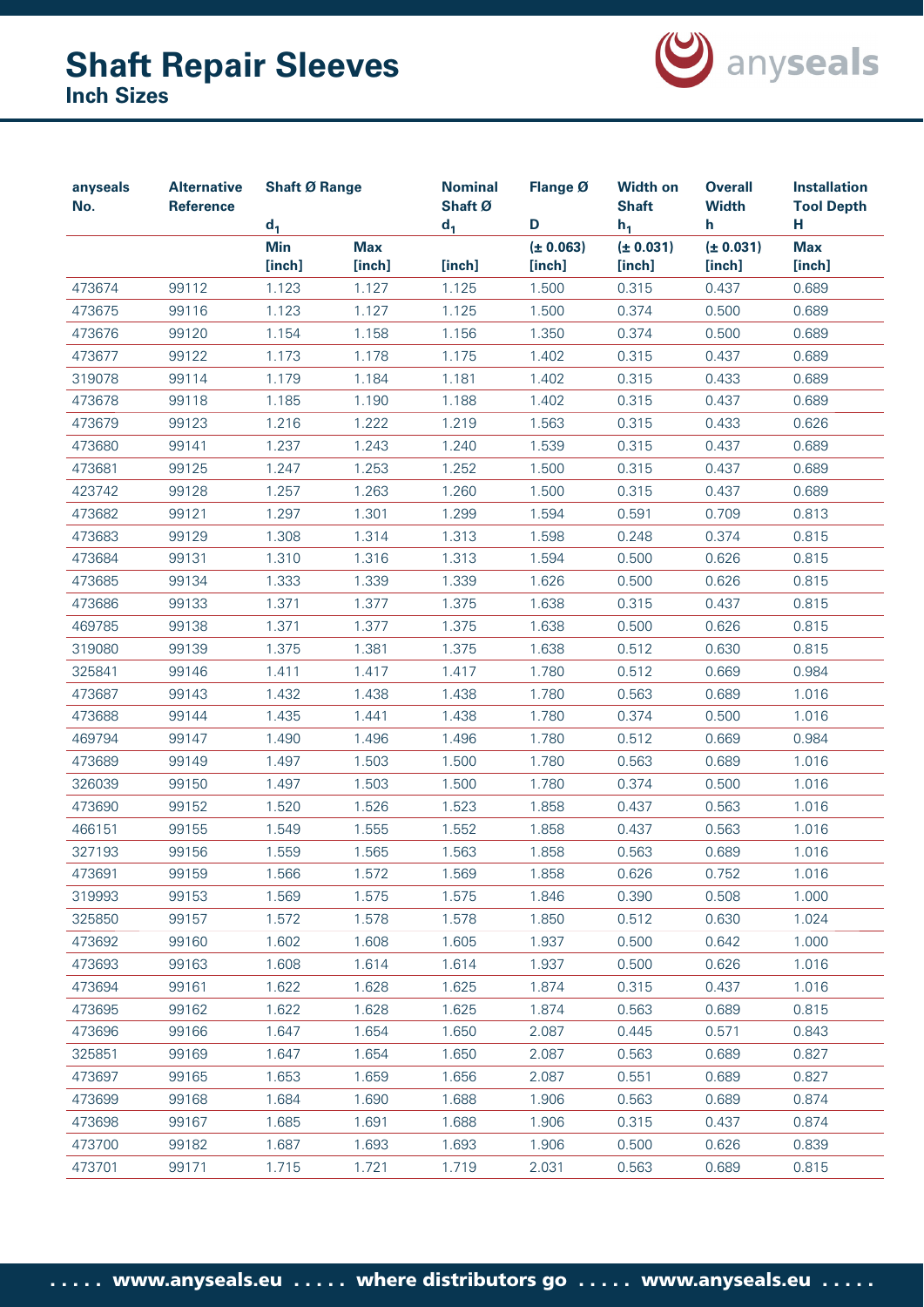

| anyseals<br>No. | <b>Alternative</b><br>Reference | <b>Shaft Ø Range</b>          |                      | <b>Nominal</b><br>Shaft Ø<br>$d_1$ | Flange Ø<br>D       | <b>Width on</b><br><b>Shaft</b> | <b>Overall</b><br><b>Width</b><br>h. | <b>Installation</b><br><b>Tool Depth</b><br>н |
|-----------------|---------------------------------|-------------------------------|----------------------|------------------------------------|---------------------|---------------------------------|--------------------------------------|-----------------------------------------------|
|                 |                                 | $d_1$<br><b>Min</b><br>[inch] | <b>Max</b><br>[inch] | [inch]                             | (± 0.063)<br>[inch] | $h_1$<br>(± 0.031)<br>[inch]    | (± 0.031)<br>[inch]                  | <b>Max</b><br>[inch]                          |
| 473702          | 99170                           | 1.736                         | 1.742                | 1.739                              | 2.063               | 0.374                           | 0.500                                | 0.815                                         |
| 473703          | 99172                           | 1.747                         | 1.753                | 1.750                              | 2.055               | 0.374                           | 0.500                                | 0.815                                         |
| 473704          | 99174                           | 1.747                         | 1.753                | 1.750                              | 2.063               | 0.563                           | 0.689                                | 0.815                                         |
| 473705          | 99175                           | 1.747                         | 1.753                | 1.750                              | 2.063               | 0.752                           | 0.874                                | 0.815                                         |
| 473706          | 99180                           | 1.747                         | 1.753                | 1.750                              | 2.063               | 0.531                           | 0.626                                | 0.878                                         |
| 473707          | 99176                           | 1.761                         | 1.767                | 1.766                              | 2.063               | 0.563                           | 0.689                                | 0.815                                         |
| 319082          | 99177                           | 1.769                         | 1.775                | 1.772                              | 2.087               | 0.551                           | 0.669                                | 0.811                                         |
| 473708          | 99179                           | 1.778                         | 1.784                | 1.781                              | 2.126               | 0.665                           | 0.799                                | 1.063                                         |
| 473709          | 99181                           | 1.809                         | 1.815                | 1.813                              | 2.091               | 0.563                           | 0.689                                | 1.000                                         |
| 473710          | 99185                           | 1.857                         | 1.863                | 1.859                              | 2.157               | 0.563                           | 0.689                                | 1.000                                         |
| 473711          | 99186                           | 1.866                         | 1.872                | 1.868                              | 2.189               | 0.890                           | 1.024                                | 1.000                                         |
| 473712          | 99184                           | 1.872                         | 1.878                | 1.875                              | 2.205               | 0.374                           | 0.516                                | 1.047                                         |
| 473713          | 99187                           | 1.872                         | 1.878                | 1.875                              | 2.205               | 0.563                           | 0.689                                | 1.000                                         |
| 473714          | 99188                           | 1.872                         | 1.878                | 1.875                              | 2.205               | 0.295                           | 0.413                                | 0.740                                         |
| 473715          | 99190                           | 1.872                         | 1.878                | 1.875                              | 2.205               | 0.177                           | 0.295                                | 0.740                                         |
| 473716          | 99189                           | 1.887                         | 1.893                | 1.891                              | 2.205               | 0.551                           | 0.669                                | 0.984                                         |
| 473717          | 99192                           | 1.909                         | 1.915                | 1.912                              | 2.220               | 0.374                           | 0.500                                | 1.000                                         |
| 473718          | 99193                           | 1.934                         | 1.940                | 1.938                              | 2.220               | 0.563                           | 0.689                                | 1.000                                         |
| 319081          | 99196                           | 1.965                         | 1.971                | 1.969                              | 2.244               | 0.551                           | 0.669                                | 0.984                                         |
| 473719          | 99198                           | 1.977                         | 1.983                | 1.980                              | 2.315               | 0.563                           | 0.705                                | 1.047                                         |
| 473720          | 99199                           | 1.997                         | 2.003                | 2.000                              | 2.406               | 0.563                           | 0.689                                | 1.000                                         |
| 473721          | 99200                           | 1.997                         | 2.003                | 2.000                              | 2.406               | 0.874                           | 1.000                                | 1.000                                         |
| 473722          | 99204                           | 2.040                         | 2.047                | 2.047                              | 2.469               | 0.500                           | 0.626                                | 1.358                                         |
| 473723          | 99205                           | 2.057                         | 2.063                | 2.063                              | 2.469               | 0.780                           | 0.937                                | 1.374                                         |
| 473724          | 99210                           | 2.123                         | 2.128                | 2.125                              | 2.421               | 0.500                           | 0.752                                | 1.280                                         |
| 473725          | 99212                           | 2.124                         | 2.130                | 2.125                              | 2.421               | 0.780                           | 0.937                                | 1.374                                         |
| 319084          | 99215                           | 2.162                         | 2.168                | 2.165                              | 2.441               | 0.787                           | 0.906                                | 1.252                                         |
| 473726          | 99218                           | 2.186                         | 2.192                | 2.188                              | 2.500               | 0.780                           | 0.937                                | 1.315                                         |
| 473728          | 99220                           | 2.198                         | 2.205                | 2.205                              | 2.531               | 0.500                           | 0.626                                | 1.315                                         |
| 473729          | 99229                           | 2.227                         | 2.233                | 2.230                              | 2.531               | 0.500                           | 0.626                                | 1.315                                         |
| 473730          | 99230                           | 2.227                         | 2.233                | 2.230                              | 2.531               | 0.780                           | 0.906                                | 1.252                                         |
| 473731          | 99226                           | 2.237                         | 2.243                | 2.240                              | 2.563               | 0.764                           | 0.902                                | 1.252                                         |
| 473732          | 99225                           | 2.249                         | 2.255                | 2.250                              | 2.531               | 0.780                           | 0.937                                | 1.315                                         |
| 469793          | 99227                           | 2.249                         | 2.255                | 2.250                              | 2.531               | 0.315                           | 0.437                                | 1.315                                         |
| 473733          | 99219                           | 2.280                         | 2.286                | 2.283                              | 2.598               | 0.781                           | 0.938                                | 1.375                                         |
| 473734          | 99231                           | 2.309                         | 2.315                | 2.313                              | 2.689               | 0.780                           | 0.937                                | 1.374                                         |
| 473735          | 99233                           | 2.327                         | 2.333                | 2.328                              | 2.748               | 0.752                           | 0.874                                | 1.500                                         |
| 319083          | 99235                           | 2.359                         | 2.365                | 2.362                              | 2.783               | 0.787                           | 0.906                                | 1.469                                         |
| 326789          | 99241                           | 2.359                         | 2.365                | 2.362                              | 2.783               | 0.370                           | 0.449                                | 1.374                                         |
| 473736          | 99236                           | 2.369                         | 2.375                | 2.375                              | 2.748               | 0.780                           | 0.937                                | 1.374                                         |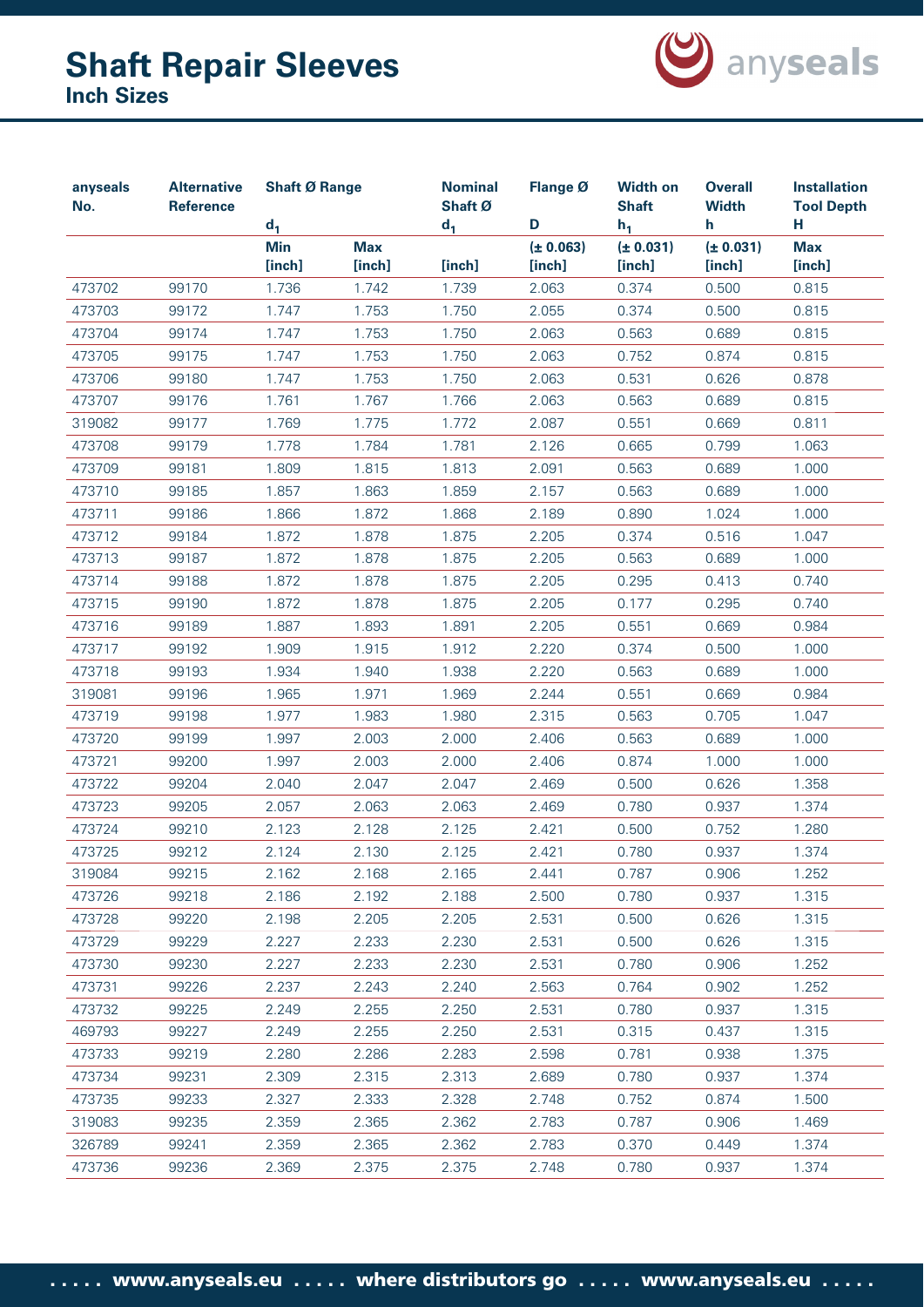

| anyseals<br>No. | <b>Alternative</b><br><b>Reference</b> | <b>Shaft Ø Range</b> |                      | <b>Nominal</b><br>Shaft Ø | Flange Ø            | <b>Width on</b><br><b>Shaft</b> | <b>Overall</b><br><b>Width</b> | <b>Installation</b><br><b>Tool Depth</b> |
|-----------------|----------------------------------------|----------------------|----------------------|---------------------------|---------------------|---------------------------------|--------------------------------|------------------------------------------|
|                 |                                        | d <sub>1</sub>       |                      | $d_1$                     | D                   | $h_1$                           | h                              | н                                        |
|                 |                                        | <b>Min</b><br>[inch] | <b>Max</b><br>[inch] | [inch]                    | (± 0.063)<br>[inch] | (± 0.031)<br>[inch]             | (± 0.031)<br>[inch]            | <b>Max</b><br>[inch]                     |
| 473737          | 99238                                  | 2.372                | 2.378                | 2.375                     | 2.748               | 0.594                           | 0.752                          | 1.374                                    |
| 473736          | 99237                                  | 2.374                | 2.380                | 2.375                     | 2.748               | 0.780                           | 0.937                          | 1.374                                    |
| 473738          | 99240                                  | 2.374                | 2.380                | 2.375                     | 2.748               | 0.528                           | 0.685                          | 1.374                                    |
| 473740          | 99243                                  | 2.434                | 2.440                | 2.438                     | 2.827               | 0.780                           | 0.937                          | 1.394                                    |
| 330641          | 99244                                  | 2.434                | 2.441                | 2.441                     | 2.827               | 0.500                           | 0.626                          | 1.421                                    |
| 473739          | 99242                                  | 2.435                | 2.441                | 2.438                     | 2.827               | 0.500                           | 0.626                          | 1.421                                    |
| 473741          | 99249                                  | 2.489                | 2.495                | 2.492                     | 2.874               | 0.780                           | 0.937                          | 1.394                                    |
| 473744          | 99253                                  | 2.497                | 2.503                | 2.500                     | 2.819               | 0.555                           | 0.650                          | 0.890                                    |
| 473742          | 99248                                  | 2.500                | 2.506                | 2.500                     | 2.827               | 0.500                           | 0.657                          | 1.394                                    |
| 473743          | 99250                                  | 2.500                | 2.506                | 2.500                     | 2.819               | 0.780                           | 0.937                          | 1.374                                    |
| 473745          | 99251                                  | 2.510                | 2.516                | 2.516                     | 2.827               | 0.780                           | 0.906                          | 1.437                                    |
| 325170          | 99254                                  | 2.556                | 2.562                | 2.559                     | 2.850               | 0.787                           | 0.906                          | 1.374                                    |
| 473746          | 99256                                  | 2.560                | 2.566                | 2.563                     | 2.890               | 0.780                           | 0.937                          | 1.374                                    |
| 473747          | 99259                                  | 2.595                | 2.601                | 2.598                     | 2.992               | 0.780                           | 0.937                          | 1.252                                    |
| 473748          | 99261                                  | 2.618                | 2.624                | 2.621                     | 3.047               | 0.780                           | 0.937                          | 1.374                                    |
| 473751          | 99264                                  | 2.621                | 2.627                | 2.625                     | 3.047               | 0.780                           | 0.906                          | 1.374                                    |
| 473749          | 99260                                  | 2.622                | 2.628                | 2.625                     | 3.047               | 0.500                           | 0.626                          | 1.374                                    |
| 473750          | 99262                                  | 2.625                | 2.631                | 2.625                     | 3.047               | 0.780                           | 0.937                          | 1.374                                    |
| 473752          | 99266                                  | 2.670                | 2.677                | 2.677                     | 3.126               | 0.752                           | 0.874                          | 1.689                                    |
| 473753          | 99268                                  | 2.727                | 2.733                | 2.730                     | 3.126               | 0.780                           | 0.906                          | 1.315                                    |
| 473754          | 99273                                  | 2.740                | 2.746                | 2.743                     | 3.063               | 0.780                           | 0.937                          | 1.252                                    |
| 473755          | 99267                                  | 2.747                | 2.753                | 2.750                     | 3.075               | 1.437                           | 1.626                          | 1.626                                    |
| 473756          | 99270                                  | 2.747                | 2.753                | 2.750                     | 3.126               | 0.780                           | 0.937                          | 1.252                                    |
| 424226          | 99269                                  | 2.750                | 2.756                | 2.750                     | 3.126               | 1.126                           | 1.252                          | 1.311                                    |
| 325852          | 99272                                  | 2.750                | 2.756                | 2.750                     | 3.126               | 0.406                           | 0.563                          | 1.252                                    |
| 325842          | 99276                                  | 2.753                | 2.759                | 2.756                     | 3.126               | 0.787                           | 0.945                          | 1.252                                    |
| 473757          | 99281                                  | 2.809                | 2.815                | 2.813                     | 3.189               | 0.594                           | 0.689                          | 1.252                                    |
| 424022          | 99284                                  | 2.828                | 2.835                | 2.835                     | 3.224               | 0.752                           | 0.874                          | 1.343                                    |
| 473758          | 99282                                  | 2.838                | 2.844                | 2.838                     | 3.224               | 0.500                           | 0.657                          | 1.252                                    |
| 473759          | 99286                                  | 2.866                | 2.872                | 2.869                     | 3.189               | 0.780                           | 0.937                          | 1.252                                    |
| 473760          | 99287                                  | 2.873                | 2.879                | 2.875                     | 3.220               | 0.780                           | 0.937                          | 1.252                                    |
| 473761          | 99290                                  | 2.937                | 2.943                | 2.938                     | 3.343               | 0.500                           | 0.642                          | 1.331                                    |
| 473762          | 99293                                  | 2.937                | 2.943                | 2.938                     | 3.343               | 0.780                           | 0.937                          | 1.315                                    |
| 424277          | 99289                                  | 2.950                | 2.956                | 2.953                     | 3.272               | 0.594                           | 0.689                          | 1.083                                    |
| 325843          | 99294                                  | 2.950                | 2.956                | 2.953                     | 3.307               | 0.866                           | 1.024                          | 1.315                                    |
| 473763          | 99292                                  | 2.972                | 2.976                | 2.974                     | 3.236               | 0.811                           | 1.000                          | 1.252                                    |
| 473764          | 99291                                  | 2.990                | 2.996                | 2.993                     | 3.358               | 0.484                           | 0.626                          | 1.331                                    |
| 473765          | 99298                                  | 2.990                | 2.996                | 2.993                     | 3.358               | 0.563                           | 0.689                          | 1.374                                    |
| 473766          | 99299                                  | 2.990                | 2.996                | 2.993                     | 3.350               | 0.811                           | 1.000                          | 1.280                                    |
| 473767          | 99296                                  | 2.997                | 3.003                | 3.000                     | 3.240               | 0.811                           | 0.937                          | 1.374                                    |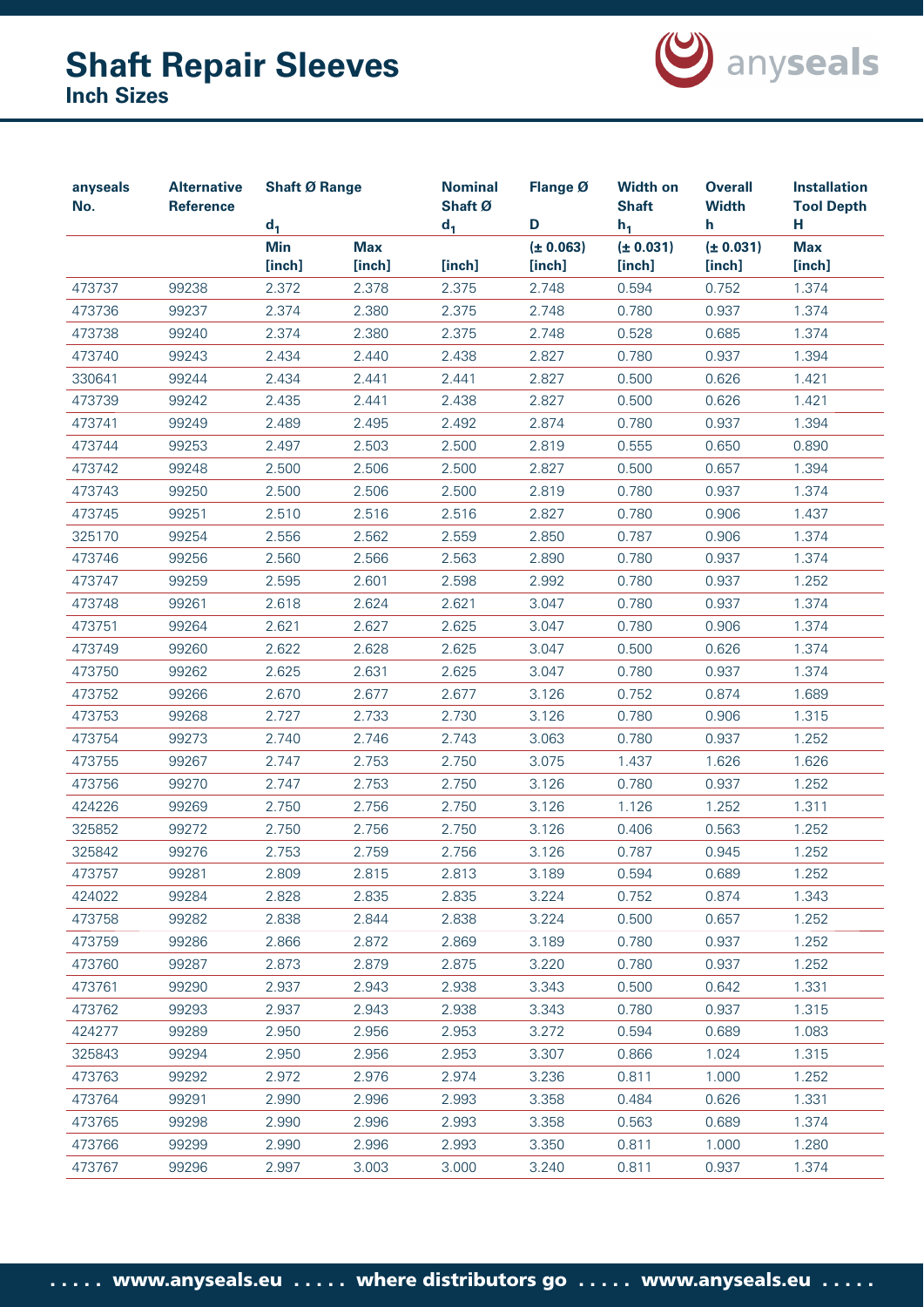

| anyseals<br>No. | <b>Alternative</b><br>Reference | <b>Shaft Ø Range</b>          |                      | <b>Nominal</b><br>Shaft Ø | Flange Ø<br>D       | <b>Width on</b><br><b>Shaft</b> | <b>Overall</b><br><b>Width</b><br>h. | <b>Installation</b><br><b>Tool Depth</b><br>н |
|-----------------|---------------------------------|-------------------------------|----------------------|---------------------------|---------------------|---------------------------------|--------------------------------------|-----------------------------------------------|
|                 |                                 | $d_1$<br><b>Min</b><br>[inch] | <b>Max</b><br>[inch] | $d_1$<br>[inch]           | (± 0.063)<br>[inch] | $h_1$<br>(± 0.031)<br>[inch]    | (± 0.031)<br>[inch]                  | <b>Max</b><br>[inch]                          |
| 473768          | 99300                           | 3.000                         | 3.006                | 3.000                     | 3.236               | 0.811                           | 1.000                                | 1.280                                         |
| 473769          | 99303                           | 3.000                         | 3.006                | 3.000                     | 3.346               | 0.626                           | 0.811                                | 1.280                                         |
| 473770          | 99301                           | 3.008                         | 3.014                | 3.011                     | 3.354               | 0.500                           | 0.626                                | 2.000                                         |
| 473771          | 99306                           | 3.064                         | 3.071                | 3.071                     | 3.465               | 0.752                           | 0.874                                | 2.055                                         |
| 473773          | 99311                           | 3.120                         | 3.126                | 3.125                     | 3.531               | 0.689                           | 0.811                                | 2.000                                         |
| 473774          | 99312                           | 3.120                         | 3.126                | 3.125                     | 3.531               | 0.811                           | 1.000                                | 2.000                                         |
| 473772          | 99307                           | 3.124                         | 3.132                | 3.125                     | 3.524               | 0.551                           | 0.709                                | 2.031                                         |
| 473775          | 99313                           | 3.142                         | 3.150                | 3.146                     | 3.539               | 0.752                           | 0.886                                | 1.374                                         |
| 320489          | 99315                           | 3.146                         | 3.153                | 3.150                     | 3.543               | 0.827                           | 0.945                                | 1.374                                         |
| 320294          | 99317                           | 3.146                         | 3.153                | 3.150                     | 3.543               | 0.433                           | 0.591                                | 1.374                                         |
| 473776          | 99328                           | 3.225                         | 3.231                | 3.228                     | 3.587               | 0.661                           | 0.846                                | 1.752                                         |
| 473777          | 99322                           | 3.247                         | 3.253                | 3.250                     | 3.594               | 0.811                           | 1.000                                | 1.374                                         |
| 473778          | 99324                           | 3.250                         | 3.256                | 3.250                     | 3.575               | 0.594                           | 0.720                                | 1.374                                         |
| 473779          | 99325                           | 3.250                         | 3.256                | 3.250                     | 3.587               | 0.811                           | 1.000                                | 1.374                                         |
| 473780          | 99326                           | 3.250                         | 3.256                | 3.250                     | 3.587               | 0.689                           | 0.874                                | 1.252                                         |
| 473781          | 99331                           | 3.307                         | 3.313                | 3.310                     | 3.689               | 0.811                           | 1.000                                | 1.374                                         |
| 473782          | 99332                           | 3.337                         | 3.347                | 3.342                     | 3.701               | 0.669                           | 0.827                                | 1.378                                         |
| 325853          | 99333                           | 3.337                         | 3.347                | 3.342                     | 3.701               | 0.827                           | 0.984                                | 1.378                                         |
| 473783          | 99334                           | 3.338                         | 3.346                | 3.346                     | 3.579               | 0.398                           | 0.500                                | 1.429                                         |
| 473784          | 99337                           | 3.373                         | 3.379                | 3.375                     | 3.693               | 0.811                           | 1.000                                | 1.374                                         |
| 473785          | 99338                           | 3.373                         | 3.379                | 3.375                     | 3.689               | 0.374                           | 0.500                                | 1.409                                         |
| 473786          | 99339                           | 3.435                         | 3.441                | 3.438                     | 3.843               | 0.780                           | 0.906                                | 1.406                                         |
| 473787          | 99340                           | 3.477                         | 3.483                | 3.480                     | 3.835               | 0.780                           | 0.906                                | 1.406                                         |
| 473788          | 99346                           | 3.497                         | 3.503                | 3.500                     | 3.843               | 0.626                           | 0.811                                | 1.346                                         |
| 473789          | 99347                           | 3.500                         | 3.506                | 3.500                     | 3.827               | 0.315                           | 0.500                                | 1.346                                         |
| 473790          | 99350                           | 3.500                         | 3.506                | 3.500                     | 3.843               | 0.811                           | 1.000                                | 1.346                                         |
| 473791          | 99349                           | 3.501                         | 3.507                | 3.504                     | 3.843               | 0.626                           | 0.811                                | 1.346                                         |
| 327553          | 99351                           | 3.540                         | 3.546                | 3.543                     | 4.000               | 0.709                           | 0.906                                | 1.811                                         |
| 473792          | 99352                           | 3.540                         | 3.546                | 3.543                     | 4.000               | 0.437                           | 0.539                                | 1.811                                         |
| 473793          | 99353                           | 3.540                         | 3.546                | 3.543                     | 4.000               | 0.528                           | 0.665                                | 1.752                                         |
| 319079          | 99354                           | 3.540                         | 3.546                | 3.543                     | 4.000               | 0.906                           | 1.102                                | 1.752                                         |
| 473794          | 99356                           | 3.560                         | 3.566                | 3.563                     | 3.902               | 0.811                           | 1.000                                | 1.752                                         |
| 473795          | 99360                           | 3.618                         | 3.624                | 3.621                     | 4.031               | 0.811                           | 1.000                                | 1.752                                         |
| 473796          | 99362                           | 3.623                         | 3.629                | 3.625                     | 4.031               | 0.811                           | 1.000                                | 1.752                                         |
| 473797          | 99363                           | 3.623                         | 3.629                | 3.626                     | 4.025               | 0.500                           | 0.625                                | 1.750                                         |
| 473799          | 99368                           | 3.684                         | 3.690                | 3.688                     | 4.031               | 0.315                           | 0.437                                | 0.874                                         |
| 473798          | 99365                           | 3.685                         | 3.691                | 3.688                     | 4.024               | 0.811                           | 0.937                                | 1.799                                         |
| 473800          | 99359                           | 3.727                         | 3.733                | 3.730                     | 4.031               | 0.469                           | 0.594                                | 1.799                                         |
| 473801          | 99366                           | 3.727                         | 3.733                | 3.730                     | 4.024               | 0.780                           | 0.906                                | 1.799                                         |
| 325844          | 99369                           | 3.737                         | 3.743                | 3.740                     | 4.024               | 0.827                           | 0.945                                | 1.799                                         |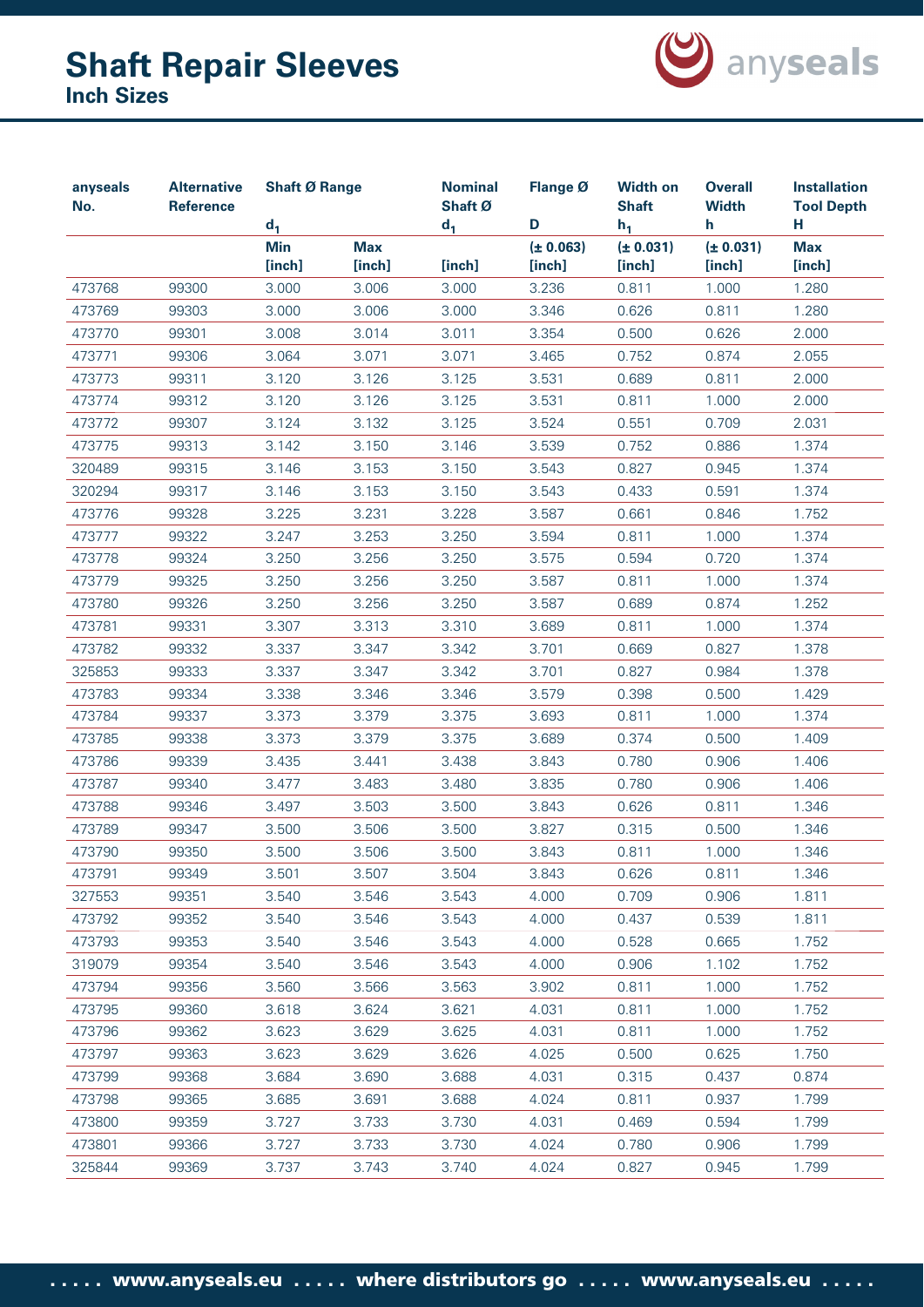

| anyseals<br>No. | <b>Alternative</b><br><b>Reference</b> | <b>Shaft Ø Range</b> |                      | <b>Nominal</b><br>Shaft Ø | Flange Ø            | <b>Width on</b><br><b>Shaft</b> | <b>Overall</b><br><b>Width</b> | <b>Installation</b><br><b>Tool Depth</b> |
|-----------------|----------------------------------------|----------------------|----------------------|---------------------------|---------------------|---------------------------------|--------------------------------|------------------------------------------|
|                 |                                        | $d_1$                |                      | $d_1$                     | D                   | $h_1$                           | h.                             | н.                                       |
|                 |                                        | <b>Min</b><br>[inch] | <b>Max</b><br>[inch] | [inch]                    | (± 0.063)<br>[inch] | (± 0.031)<br>[inch]             | (± 0.031)<br>[inch]            | <b>Max</b><br>[inch]                     |
| 469831          | 99364                                  | 3.740                | 3.746                | 3.740                     | 4.035               | 0.469                           | 0.594                          | 1.799                                    |
| 473802          | 99374                                  | 3.740                | 3.746                | 3.740                     | 4.031               | 0.343                           | 0.500                          | 1.799                                    |
| 473828          | 99490                                  | 3.740                | 3.746                | 4.921                     | 5.402               | 0.394                           | 0.551                          | 1.437                                    |
| 473803          | 99376                                  | 3.746                | 3.752                | 3.750                     | 4.024               | 0.563                           | 0.689                          | 1.799                                    |
| 473804          | 99367                                  | 3.750                | 3.756                | 3.750                     | 4.024               | 0.343                           | 0.500                          | 1.799                                    |
| 473805          | 99372                                  | 3.750                | 3.756                | 3.750                     | 4.020               | 0.689                           | 0.874                          | 1.799                                    |
| 473806          | 99386                                  | 3.868                | 3.874                | 3.871                     | 4.185               | 0.813                           | 1.000                          | 1.875                                    |
| 473807          | 99387                                  | 3.873                | 3.875                | 3.875                     | 4.220               | 0.811                           | 1.000                          | 1.874                                    |
| 325845          | 99393                                  | 3.935                | 3.941                | 3.937                     | 4.311               | 0.811                           | 1.000                          | 2.047                                    |
| 473808          | 99395                                  | 3.998                | 4.006                | 4.000                     | 4.374               | 0.598                           | 0.724                          | 2.047                                    |
| 327383          | 99399                                  | 3.998                | 4.006                | 4.000                     | 4.374               | 0.811                           | 1.000                          | 2.047                                    |
| 473809          | 99400                                  | 3.998                | 4.006                | 4.000                     | 4.374               | 0.650                           | 0.776                          | 1.374                                    |
| 473810          | 99401                                  | 3.998                | 4.006                | 4.000                     | 4.374               | 0.500                           | 0.626                          | 2.067                                    |
| 473811          | 99409                                  | 4.090                | 4.098                | 4.094                     | 4.437               | 0.787                           | 0.945                          | 1.417                                    |
| 473812          | 99412                                  | 4.122                | 4.130                | 4.125                     | 4.469               | 0.811                           | 1.000                          | 1.374                                    |
| 325846          | 99413                                  | 4.130                | 4.138                | 4.134                     | 4.469               | 0.787                           | 0.913                          | 1.378                                    |
| 473813          | 99418                                  | 4.183                | 4.191                | 4.188                     | 4.500               | 0.811                           | 1.000                          | 1.374                                    |
| 473814          | 99423                                  | 4.226                | 4.234                | 4.234                     | 4.610               | 0.780                           | 0.906                          | 1.437                                    |
| 473815          | 99424                                  | 4.248                | 4.256                | 4.250                     | 4.610               | 0.811                           | 1.000                          | 1.437                                    |
| 473816          | 99434                                  | 4.322                | 4.331                | 4.331                     | 4.921               | 0.449                           | 0.591                          | 1.295                                    |
| 468562          | 99435                                  | 4.327                | 4.335                | 4.328                     | 4.921               | 0.508                           | 0.650                          | 1.260                                    |
| 473817          | 99437                                  | 4.370                | 4.378                | 4.375                     | 4.752               | 0.811                           | 1.000                          | 1.654                                    |
| 473818          | 99438                                  | 4.402                | 4.409                | 4.406                     | 4.752               | 0.752                           | 0.886                          | 1.299                                    |
| 473819          | 99439                                  | 4.434                | 4.442                | 4.438                     | 4.811               | 1.000                           | 1.142                          | 1.315                                    |
| 473820          | 99450                                  | 4.496                | 4.504                | 4.500                     | 4.902               | 0.811                           | 1.000                          | 1.260                                    |
| 325847          | 99452                                  | 4.523                | 4.531                | 4.528                     | 5.000               | 0.811                           | 0.937                          | 1.260                                    |
| 473821          | 99463                                  | 4.621                | 4.629                | 4.626                     | 5.063               | 1.000                           | 1.252                          | 1.374                                    |
| 473822          | 99465                                  | 4.621                | 4.629                | 4.626                     | 5.000               | 0.437                           | 0.626                          | 1.374                                    |
| 473823          | 99468                                  | 4.685                | 4.693                | 4.688                     | 5.063               | 0.811                           | 1.000                          | 1.374                                    |
| 473824          | 99471                                  | 4.720                | 4.728                | 4.724                     | 5.110               | 0.315                           | 0.433                          | 1.323                                    |
| 327396          | 99473                                  | 4.720                | 4.728                | 4.724                     | 5.110               | 0.787                           | 0.984                          | 1.260                                    |
| 408162          | 99475                                  | 4.746                | 4.754                | 4.750                     | 5.000               | 0.500                           | 0.752                          | 1.500                                    |
| 473825          | 99472                                  | 4.799                | 4.807                | 4.803                     | 5.177               | 0.787                           | 0.945                          | 1.260                                    |
| 473826          | 99484                                  | 4.839                | 4.847                | 4.843                     | 5.228               | 0.787                           | 0.984                          | 1.244                                    |
| 473827          | 99487                                  | 4.871                | 4.879                | 4.875                     | 5.248               | 0.626                           | 0.752                          | 1.437                                    |
| 473829          | 99492                                  | 4.917                | 4.925                | 4.921                     | 5.402               | 1.024                           | 1.260                          | 1.437                                    |
| 473830          | 99498                                  | 4.998                | 5.006                | 5.000                     | 5.402               | 0.689                           | 0.874                          | 1.437                                    |
| 473831          | 99499                                  | 4.998                | 5.006                | 5.000                     | 5.390               | 0.811                           | 1.000                          | 1.437                                    |
| 473832          | 99501                                  | 4.998                | 5.006                | 5.000                     | 5.402               | 0.539                           | 0.681                          | 1.437                                    |
| 473833          | 99494                                  | 5.110                | 5.118                | 5.114                     | 5.492               | 0.752                           | 0.937                          | 1.181                                    |